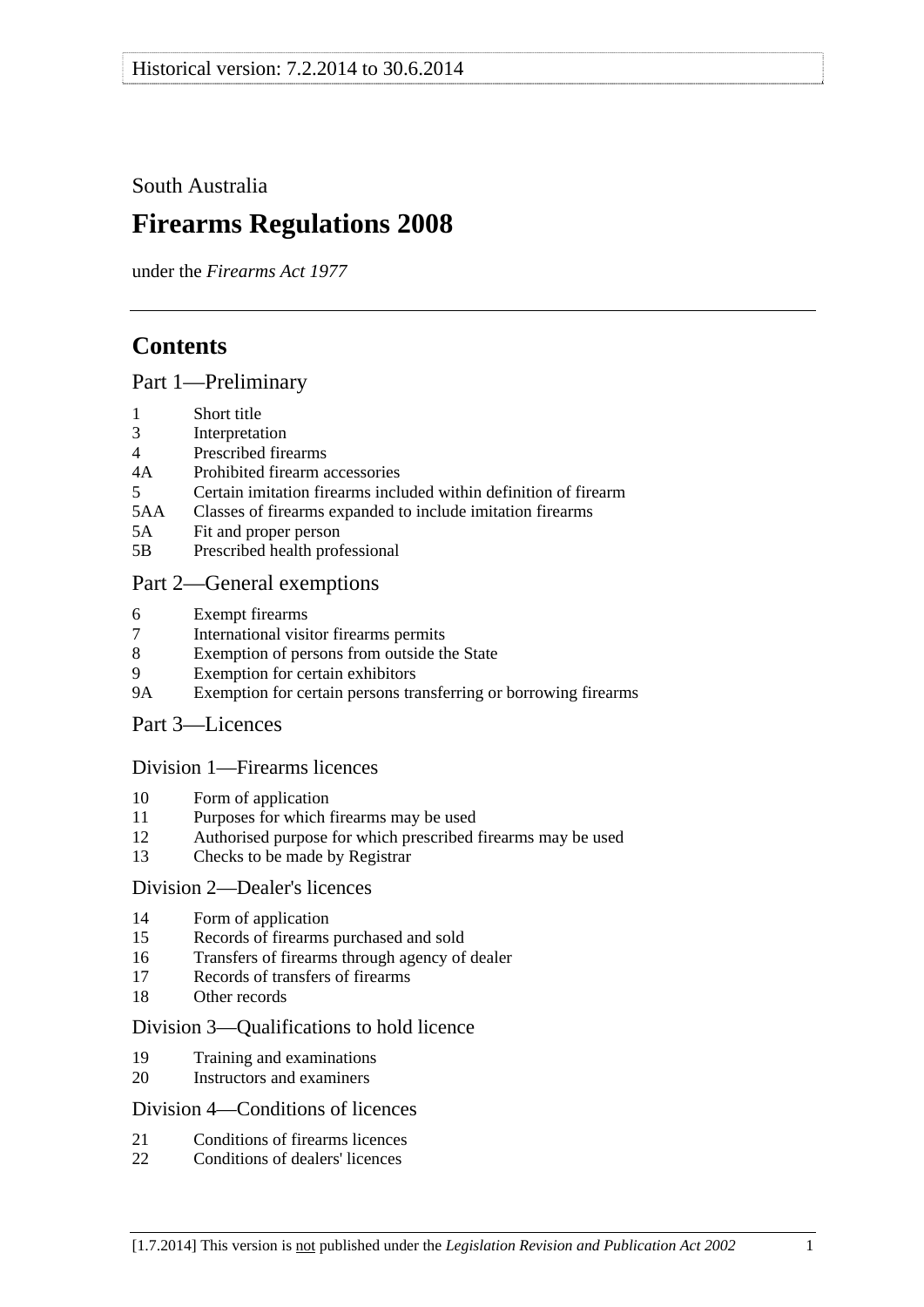#### [Division 5—Exemptions relating to licences](#page-17-0)

- [23 Exemption from requirement to be licensed](#page-17-0)
- [24 Exemption of juniors from certain provisions](#page-18-0)

#### [Division 6—General](#page-19-0)

- [25 Company nominee](#page-19-0)
- [26 Replacement of licence](#page-19-0)
- [27 Reporting obligations of prescribed persons](#page-19-0)

#### [Part 4—Acquisition and registration of firearms](#page-20-0)

- [28 Application for permits](#page-20-0)
- [29 Checks to be made by Registrar](#page-20-0)
- [30 Application to register firearm](#page-20-0)
- [31 Acquisition of class C firearms](#page-20-0)
- [32 Nature of alteration, loss, theft or destruction of firearm](#page-21-0)
- [33 Acquisition of class H firearms](#page-21-0)
- [34 Certificate of registration](#page-21-0)

#### [Part 5—Acquisition of ammunition](#page-22-0)

- [35 Application for permit](#page-22-0)
- [36 Limit on quantity of ammunition](#page-22-0)
- [37 Exemption—acquisition and supply of gas cylinders](#page-22-0)

#### [Part 6—Security of firearms and ammunition](#page-22-0)

- [38 Security of firearms](#page-22-0)
- [39 Possession of prescribed firearms](#page-23-0)
- [40 Possession of firearms by dealers](#page-23-0)
- [41 Ammunition](#page-23-0)
- [42 Security of dealer's building](#page-23-0)
- [43 Exemption from Part](#page-23-0)
- [Part 7—Recognised bodies](#page-24-0)

#### [Division 1—Recognised firearms clubs](#page-24-0)

- [44 Application for recognition](#page-24-0)
- [45 Certificate of recognition](#page-24-0)
- [46 Approval of Registrar required for alteration to range](#page-24-0)
- [47 Club to inform Registrar of change](#page-25-0)
- [48 Acceptance of new members](#page-25-0)
- [49 Records to be kept by clubs](#page-25-0)
- [50 Change in membership](#page-26-0)

#### [Division 2—Recognised paint-ball operators and recognised commercial range](#page-26-0)  [operators](#page-26-0)

- [51 Application for recognition of paint-ball operator](#page-26-0)
- [52 Application for recognition of commercial range operator](#page-26-0)
- [53 Certificate of recognition](#page-27-0)
- [54 Alteration of grounds or range](#page-27-0)
- [55 Operator to inform Registrar of change](#page-27-0)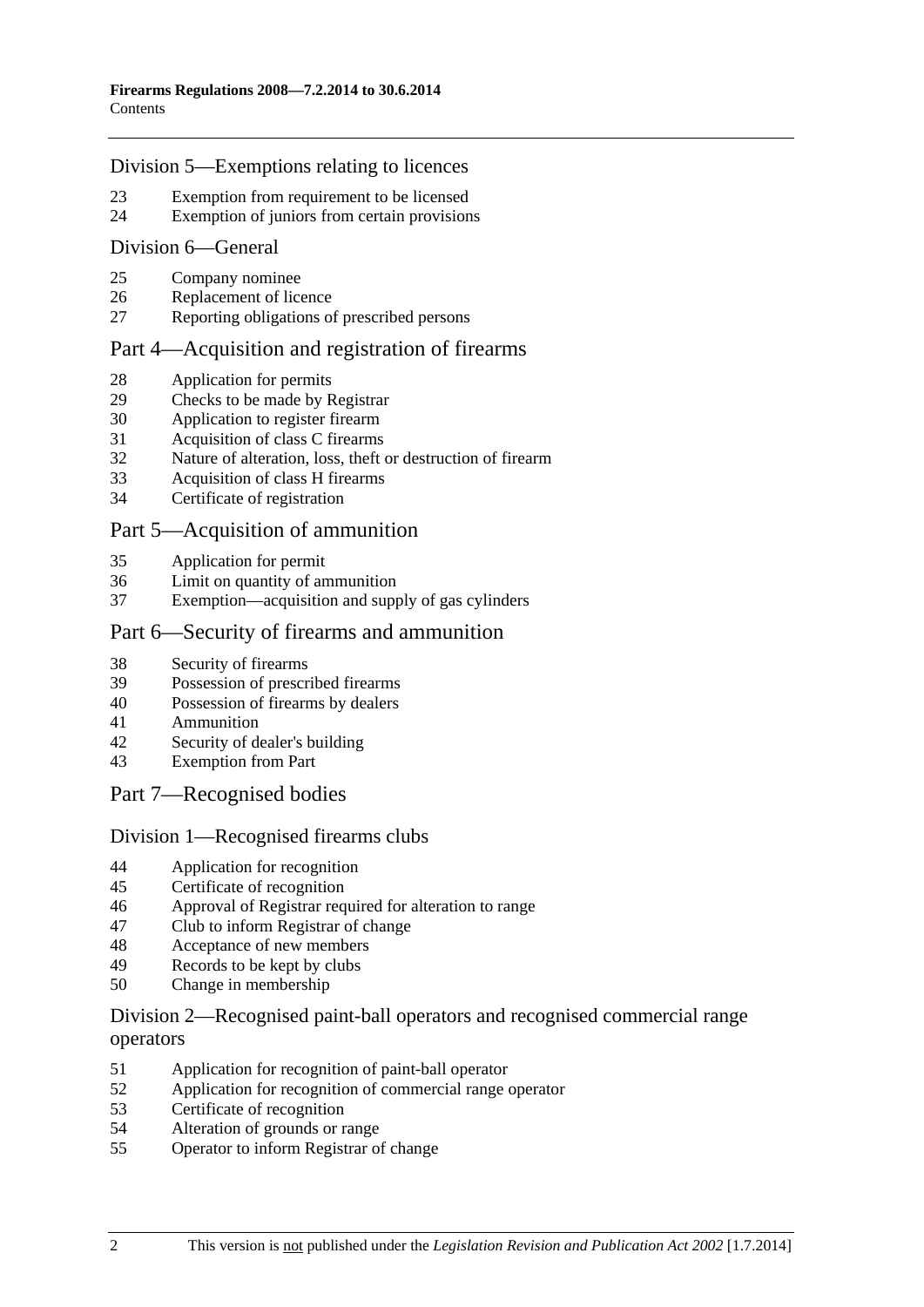#### <span id="page-2-0"></span>[Part 8—Miscellaneous](#page-28-0)

- [55A Disposal of forfeited or surrendered firearms etc](#page-28-0)
- [55B Register of firearms prohibition orders](#page-28-0)
- [56 Advertising firearm for sale](#page-28-0)
- [57 Transporting of firearms—exclusion from section 35A of Act](#page-29-0)
- [58 Records](#page-29-0)
- [59 Form of applications and licences etc](#page-29-0)
- [60 Fees](#page-29-0)
- [61 Offence](#page-29-0)

[Schedule 1—Fees](#page-29-0) 

[Legislative history](#page-31-0) 

## **Part 1—Preliminary**

#### **1—Short title**

These regulations may be cited as the *Firearms Regulations 2008*.

#### **3—Interpretation**

(1) In these regulations, unless the contrary intention appears—

*Act* means the *[Firearms Act 1977](http://www.legislation.sa.gov.au/index.aspx?action=legref&type=act&legtitle=Firearms%20Act%201977)*;

*captive bolt gun* means a firearm designed to kill animals by firing a bolt that remains part of the firearm during and after firing;

*dog retriever* means a firearm designed to fire a projectile for a dog to retrieve;

*home-made firearm* means a firearm that incorporates a barrel or receiver that was made in Australia by a person who is not a licensed dealer in firearms;

*international visitor firearms permit*—see [regulation 7;](#page-7-0)

*owner* in relation to land includes an occupier of the land:

*paint-ball shooting* means shooting a paint-ball firearm when participating in an organised activity on the grounds of a recognised paint-ball operator;

*power head* means a firearm (not being a captive bolt gun) designed to kill animals by striking the muzzle against the animal;

*prescribed firearm*—see [regulation 4;](#page-3-0)

*regulated imitation firearm*—see [regulation 5](#page-0-0);

*rocket line launcher* means a firearm that is designed to throw a rope, cable or line of any other kind;

*underwater firearm* means a firearm—

- (a) designed to fire projectiles by means of compressed air or other compressed gas; and
- (b) designed to be used underwater; and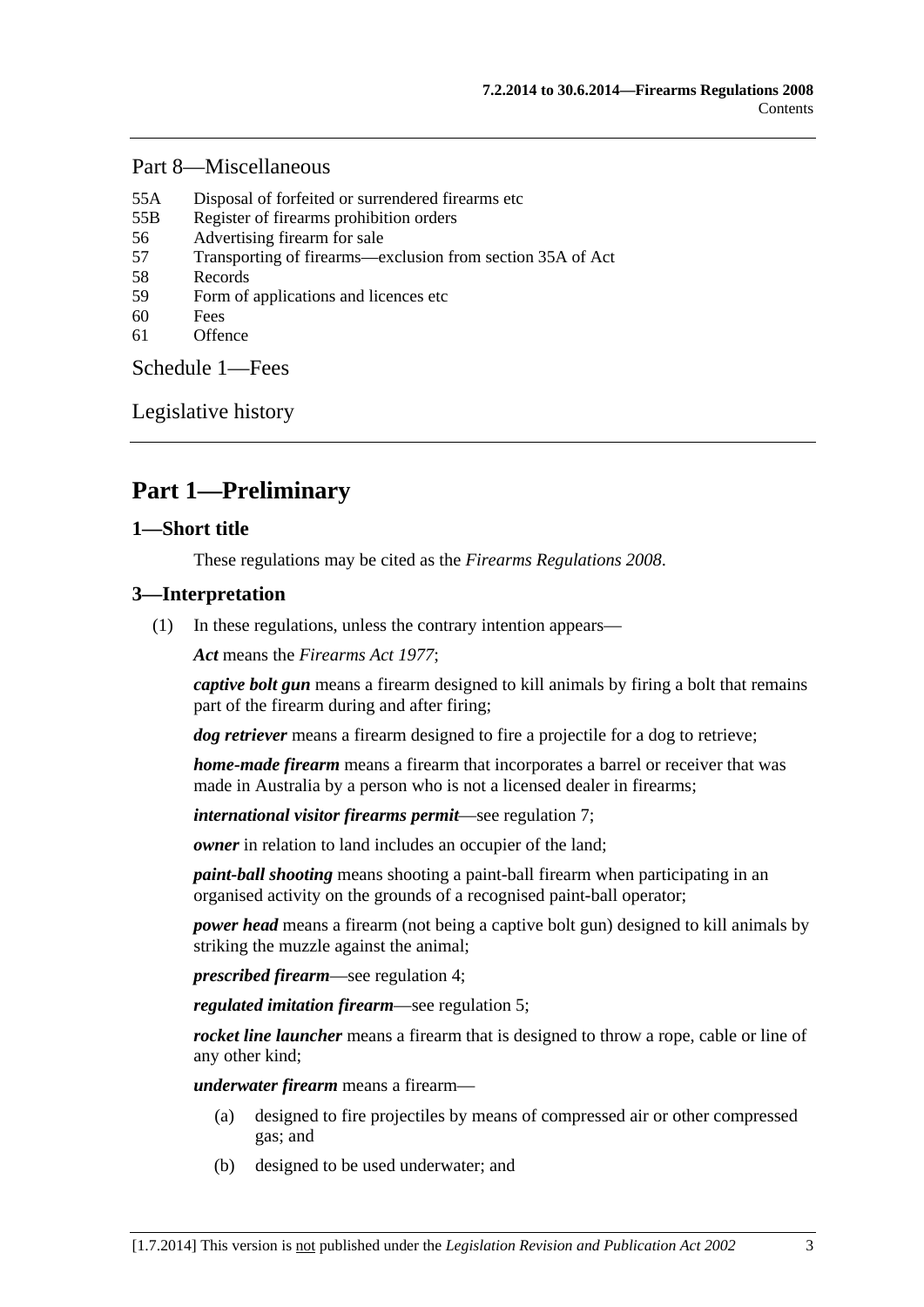<span id="page-3-0"></span>(c) kept solely for use underwater;

*Very pistol* means a handgun designed to fire flares or exploding shells.

 (2) For the purposes of these regulations the length of the barrel of a firearm will be taken to be the distance from the breech face to the muzzle.

#### **4—Prescribed firearms**

- (1) For the purposes of the definition of *prescribed firearm* in section 5(1) of the Act, the following firearms are prescribed:
	- (a) automatic firearms;
	- (b) mortars, bazookas, rocket propelled grenades and similar military firearms designed to fire explosive projectiles;
	- (c) firearms having 1 or more barrels of less than 330 millimetres in length (but not handguns, air rifles, air guns or power heads);
	- (d) shotguns having 1 or more barrels of less than 450 millimetres in length;
	- (e) air rifles and air guns having 1 or more barrels of less than 250 millimetres in length;
	- (f) firearms having an overall length of less than 750 millimetres (but not handguns or power heads);
	- (g) firearms (but not handguns) designed to be reduced in overall length by folding, telescoping or any other means to a length of less than 750 millimetres and then to be capable of being fired;
	- (h) firearms designed to fire projectiles containing tear gas or any other lachrymatory substance or any nauseating substance or poison (but not firearms designed to tranquillise, immobilise or administer vaccines or other medicines to animals);
	- (i) firearms designed as, and having the appearance of, other objects;
	- (j) home-made firearms;
	- (ja) regulated imitation firearms that closely resemble a firearm referred to in a preceding paragraph or that do not closely resemble such a firearm or a firearm of class A, B, C, D or H;
	- (k) receivers of firearms referred to in a preceding paragraph.
- (2) When determining the overall length of a paint-ball firearm for the purposes of [subregulation \(1\)\(f\)](#page-3-0) the gas cylinder and the hose connecting the cylinder to the firearm (if any) will be included.

#### **4A—Prohibited firearm accessories**

- (1) For the purposes of the definition of *prohibited firearm accessory* in section 5(1) of the Act, the following items are prescribed:
	- (a) an item, being an accessory, that is designed, or may be adapted, to enable a firearm, when the item is fitted to or used in conjunction with the firearm (and whether the item is used on its own or in conjunction with another item), to have any of the following capabilities: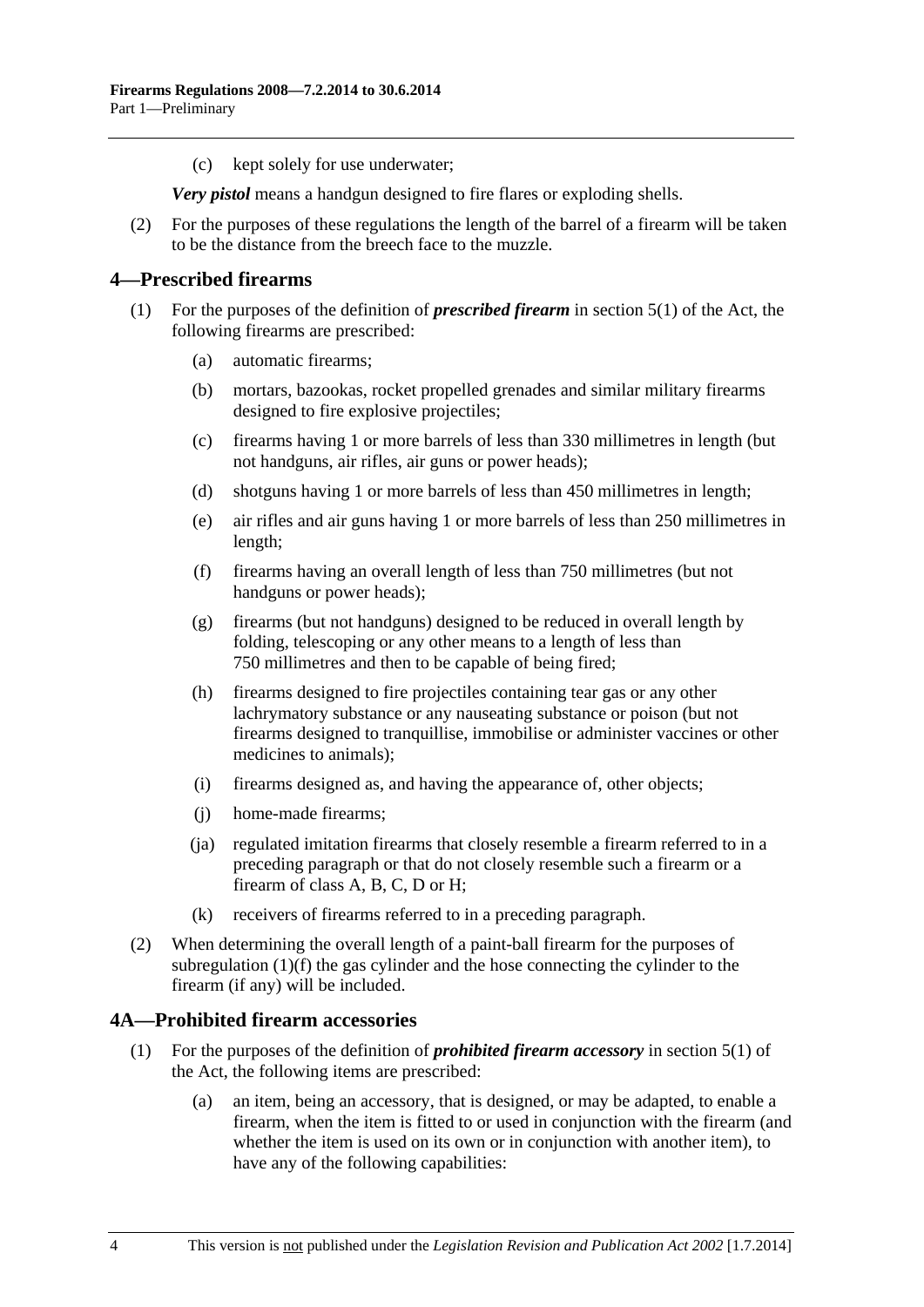- <span id="page-4-0"></span>(i) burst fire operation;
- (ii) bump fire operation;
- (iii) semi-automatic operation;
- (iv) fully automatic operation,

other than—

- (v) an item possessed by a person for the purposes of altering a firearm in accordance with the written approval of the Registrar under section 27AA of the Act; or
- (vi) a mechanism or fitting of a kind referred to in section 29A(2)(a) of the Act possessed by a person who is authorised to have possession of the mechanism or fitting by a firearms licence;
- (b) an item that is designed, or may be adapted, to be fitted to or used in conjunction with a firearm to give the firearm—
	- (i) the appearance of being a firearm of a different class; or
	- (ii) the appearance of, or substantially the same appearance as, an automatic firearm or a prescribed firearm,

including, without limitation, a pistol carbine conversion kit.

(2) In this regulation—

*bump fire operation* means a method of firing a firearm that utilises the recoil of the firearm to cause rapid depressions of the trigger so as to fire multiple rounds in rapid succession;

*burst fire operation* means a method of firing a firearm that enables the firing of a predetermined number of multiple rounds by a single depression of the trigger;

*fully automatic operation* means a method of firing a firearm such that, following the firing of a round on the depression of the trigger, the firearm continues to fire 1 or more rounds automatically while the trigger is held in that position;

*semi-automatic operation* means a method of firing a firearm such that, following the firing of a round on the depression of the trigger, the firearm automatically loads a further round thereby allowing the rapid firing of another round on another depression of the trigger.

#### **5—Certain imitation firearms included within definition of firearm**

- (1) Pursuant to paragraph (c) of the definition of *firearm* in section 5(1) of the Act, a regulated imitation firearm is declared to be a firearm for the purposes of the Act.
- (2) A regulated imitation firearm is—
	- (a) an item that contains a mechanism that imitates the loading mechanism or firing mechanism of a firearm; or
	- (b) an item that is an imitation of the receiver of a firearm,

other than—

(c) an item that is a children's toy or a novelty item; or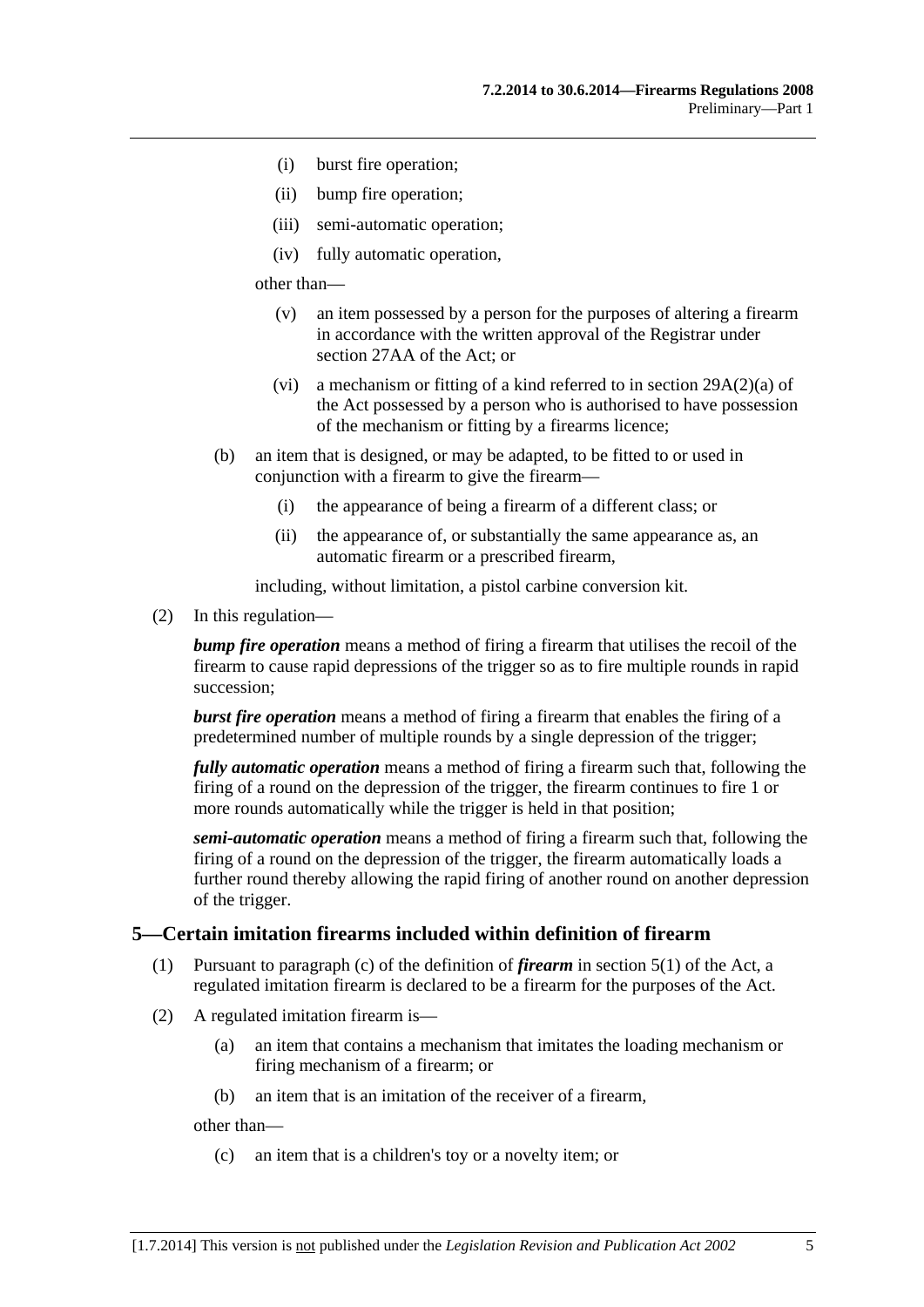- (d) an item determined by the Registrar under [subregulation \(3\)](#page-5-0) not to be a regulated imitation firearm.
- <span id="page-5-0"></span> (3) The Registrar may, on application or on the Registrar's own initiative, determine that a particular item is not a regulated imitation firearm if satisfied that the item cannot readily be adapted to function as a firearm.
- (4) The Minister may, by notice in the Gazette, declare an item of a specified class to be a regulated imitation firearm (and such a notice has effect according to its terms despite [subregulation \(2\)\)](#page-4-0).
- (5) The Minister may, by subsequent notice in the Gazette, vary or revoke a notice made under this regulation.

#### **5AA—Classes of firearms expanded to include imitation firearms**

The definitions of class A, B, C, D and H firearms in section 5(1) of the Act are amended so that, if a regulated imitation firearm closely resembles a firearm of a particular class, the class will be taken to encompass the regulated imitation firearm.

#### **5A—Fit and proper person**

For the purposes of section  $5(11)(ca)$  of the Act, an offence against any of the following provisions is a prescribed offence:

- (aa) *[Bail Act 1985](http://www.legislation.sa.gov.au/index.aspx?action=legref&type=act&legtitle=Bail%20Act%201985)*—section 11A(2) (Bail authority may direct person to surrender firearm etc);
- (a) *[Controlled Substances Act 1984](http://www.legislation.sa.gov.au/index.aspx?action=legref&type=act&legtitle=Controlled%20Substances%20Act%201984)*—

an indictable offence against section 32 as in force immediately before the commencement of the *[Controlled Substances \(Serious Drug](http://www.legislation.sa.gov.au/index.aspx?action=legref&type=act&legtitle=Controlled%20Substances%20(Serious%20Drug%20Offences)%20Amendment%20Act%202005)  [Offences\) Amendment Act 2005](http://www.legislation.sa.gov.au/index.aspx?action=legref&type=act&legtitle=Controlled%20Substances%20(Serious%20Drug%20Offences)%20Amendment%20Act%202005)*;

an offence against section 32 (Trafficking) as in force following the commencement of the *[Controlled Substances \(Serious Drug Offences\)](http://www.legislation.sa.gov.au/index.aspx?action=legref&type=act&legtitle=Controlled%20Substances%20(Serious%20Drug%20Offences)%20Amendment%20Act%202005)  [Amendment Act 2005](http://www.legislation.sa.gov.au/index.aspx?action=legref&type=act&legtitle=Controlled%20Substances%20(Serious%20Drug%20Offences)%20Amendment%20Act%202005)*;

section 33 (Manufacture of controlled drugs for sale);

section 33A (Sale, manufacture etc of controlled precursor);

section 33B (Cultivation of controlled plants for sale);

section 33C (Sale of controlled plants);

section 33F (Sale, supply or administration of controlled drug to child);

section 33G (Sale, supply or administration of controlled drug in school zone);

section 33H (Procuring child to commit offence);

an indictable offence against section 33I (Supply or administration of controlled drug);

section 33J (Manufacture of controlled drugs);

section 33K (Cultivation of controlled plants);

 (ab) *[Correctional Services Act 1982](http://www.legislation.sa.gov.au/index.aspx?action=legref&type=act&legtitle=Correctional%20Services%20Act%201982)*—section 68A(2) (Board may direct person to surrender firearm etc);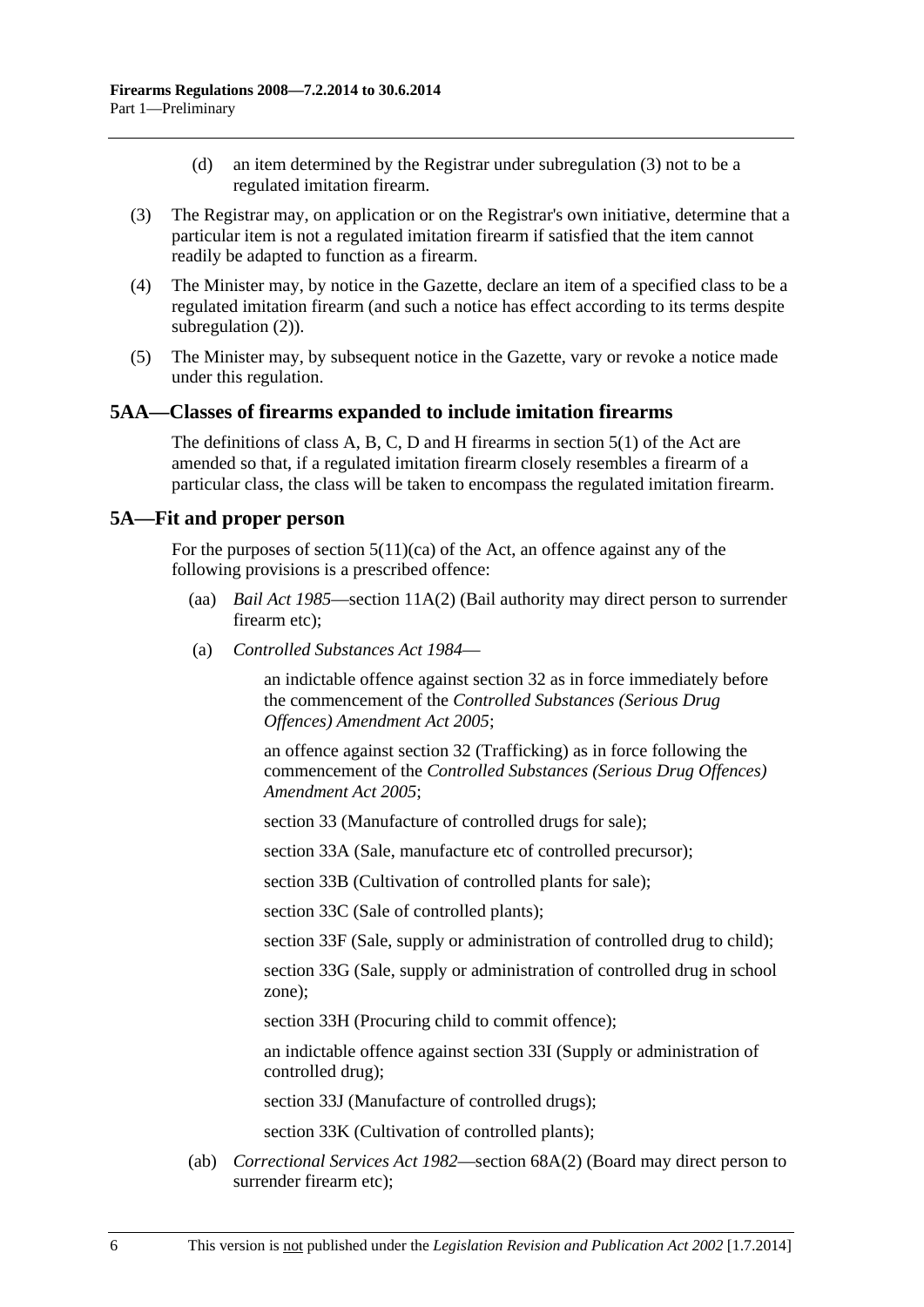- <span id="page-6-0"></span> (ac) *[Criminal Law \(Sentencing\) Act 1988](http://www.legislation.sa.gov.au/index.aspx?action=legref&type=act&legtitle=Criminal%20Law%20(Sentencing)%20Act%201988)*—section 24A(2) (Appropriate board may direct person to surrender firearm etc);
- (b) *[Criminal Law Consolidation Act 1935](http://www.legislation.sa.gov.au/index.aspx?action=legref&type=act&legtitle=Criminal%20Law%20Consolidation%20Act%201935)*—

section 19AA (Unlawful stalking);

section 29A (Shooting at police officers);

section 31 (Possession of object with intent to kill or cause serious harm);

section 32 (Possession of a firearm with intent to commit an offence);

section 32AA (Discharge of firearms to injure etc);

an aggravated offence against section 169 (Serious criminal trespass non-residential buildings);

an aggravated offence against section 170 (Serious criminal trespass places of residence);

section 248 (Threats or reprisals relating to persons involved in criminal investigations or judicial proceedings);

section 250 (Threats or reprisals against public officers);

section 270D (Going equipped for commission of offence against the person);

(c) *[Serious and Organised Crime \(Control\) Act 2008](http://www.legislation.sa.gov.au/index.aspx?action=legref&type=act&legtitle=Serious%20and%20Organised%20Crime%20(Control)%20Act%202008)*—

section 22 (Offence to contravene or fail to comply with control order);

section 32 (Offence to contravene or fail to comply with public safety order);

section 35 (Criminal associations);

(d) *[Summary Offences Act 1953](http://www.legislation.sa.gov.au/index.aspx?action=legref&type=act&legtitle=Summary%20Offences%20Act%201953)*—

section 15A (Possession of body armour);

section 74BJ (Hindering removal or modification of fortifications);

- (da) *[Young Offenders Act 1993](http://www.legislation.sa.gov.au/index.aspx?action=legref&type=act&legtitle=Young%20Offenders%20Act%201993)*—section 42A(2) (Training Centre Review Board may direct youth to surrender firearm etc);
- (e) offences consisting of a conspiracy or an attempt to commit an offence referred to in a preceding paragraph.

#### **5B—Prescribed health professional**

For the purposes of paragraph (c) of the definition of *health professional* in section 6B(3) of the Act, a nurse registered under the *[Nurses Act 1999](http://www.legislation.sa.gov.au/index.aspx?action=legref&type=act&legtitle=Nurses%20Act%201999)* is a person of a prescribed class.

## **Part 2—General exemptions**

#### **6—Exempt firearms**

The following are excluded from the provisions of the Act and these regulations:

(a) captive bolt guns;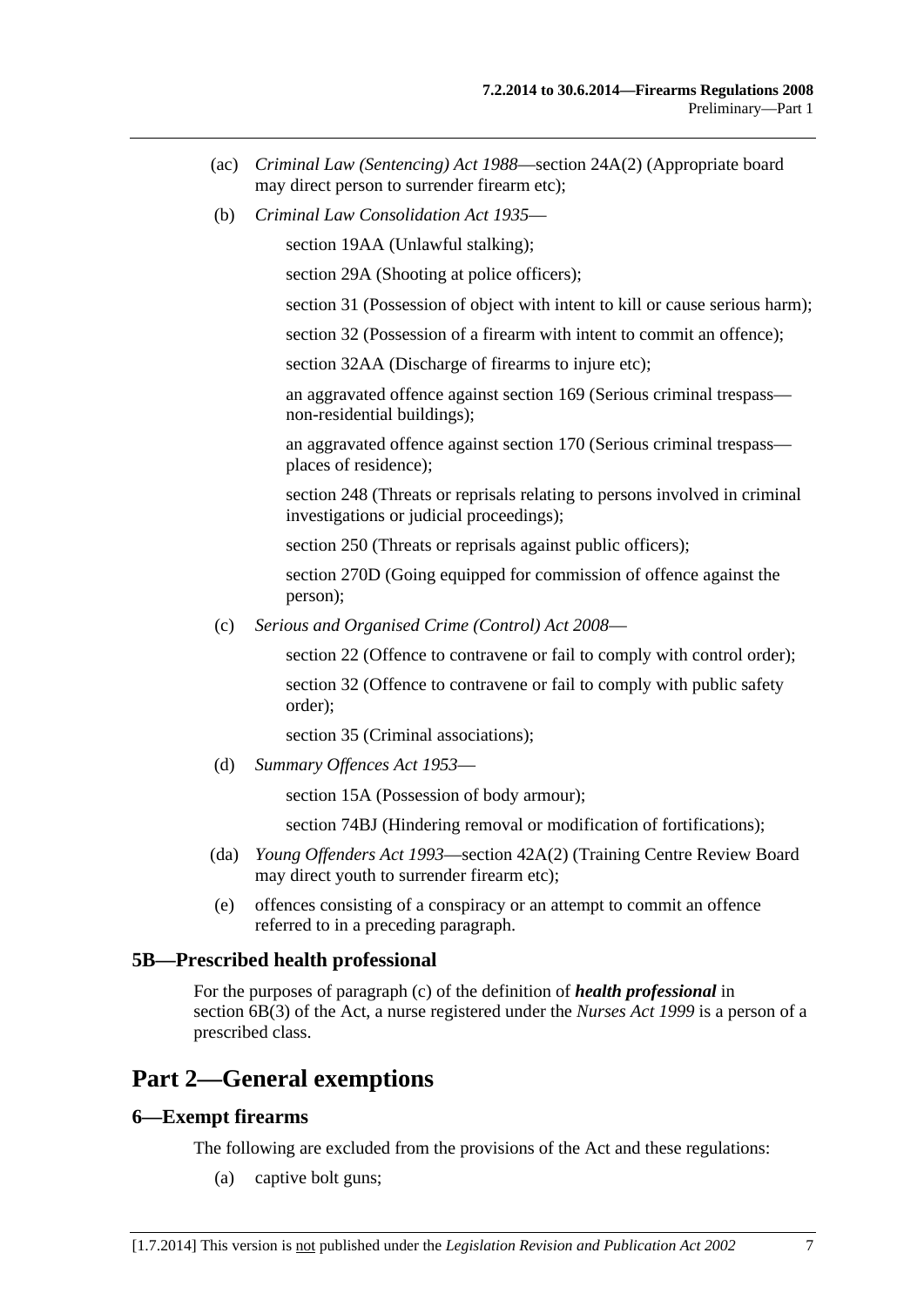- <span id="page-7-0"></span> (b) tools or instruments powered by burning propellant or by compressed air or other compressed gas;
- (c) rocket line launchers;
- (d) devices designed to throw a net to catch animals;
- (e) devices designed to throw an object for shotgun target practice;
- (f) dog retrievers;
- (g) Very pistols used only for signalling distress or rescuing persons in distress;
- (h) a firearm that—
	- (i) has been fitted with a transmitter of infrared electromagnetic waves or a receiver of such waves or both; and
	- (ii) has been modified so as to be incapable of firing a projectile; and
	- (iii) cannot easily be modified to fire projectiles;
- (i) an underwater firearm;
- (j) receivers of firearms referred to in a preceding paragraph.

**Note—** 

The definition of *firearm* in section 5(1) of the Act excludes an antique firearm. *Antique firearm* is defined in section 5(1).

#### **7—International visitor firearms permits**

- (1) The Registrar may, on the application of a person who is visiting, or who intends visiting, Australia, issue an international visitor firearms permit to the applicant authorising the applicant to possess and use a firearm for 1 or more of the following purposes as specified in the permit:
	- (a) competitive shooting;
	- (b) hunting;
	- (c) providing personal security services for a foreign dignitary or official.
- (2) The application—
	- (a) must be made in a manner and form approved by the Registrar; and
	- (b) must include, or be accompanied by, such information as the Registrar requires.
- (3) The applicant must—
	- (a) provide such further information as the Registrar requires in order to determine the application; and
	- (b) provide all information in connection with the application in the form required by the Registrar; and
	- (c) provide such proof of the information supplied as the Registrar requires.
- (4) A permit—
	- (a) may be issued for such term and subject to such conditions as the Registrar thinks fit; and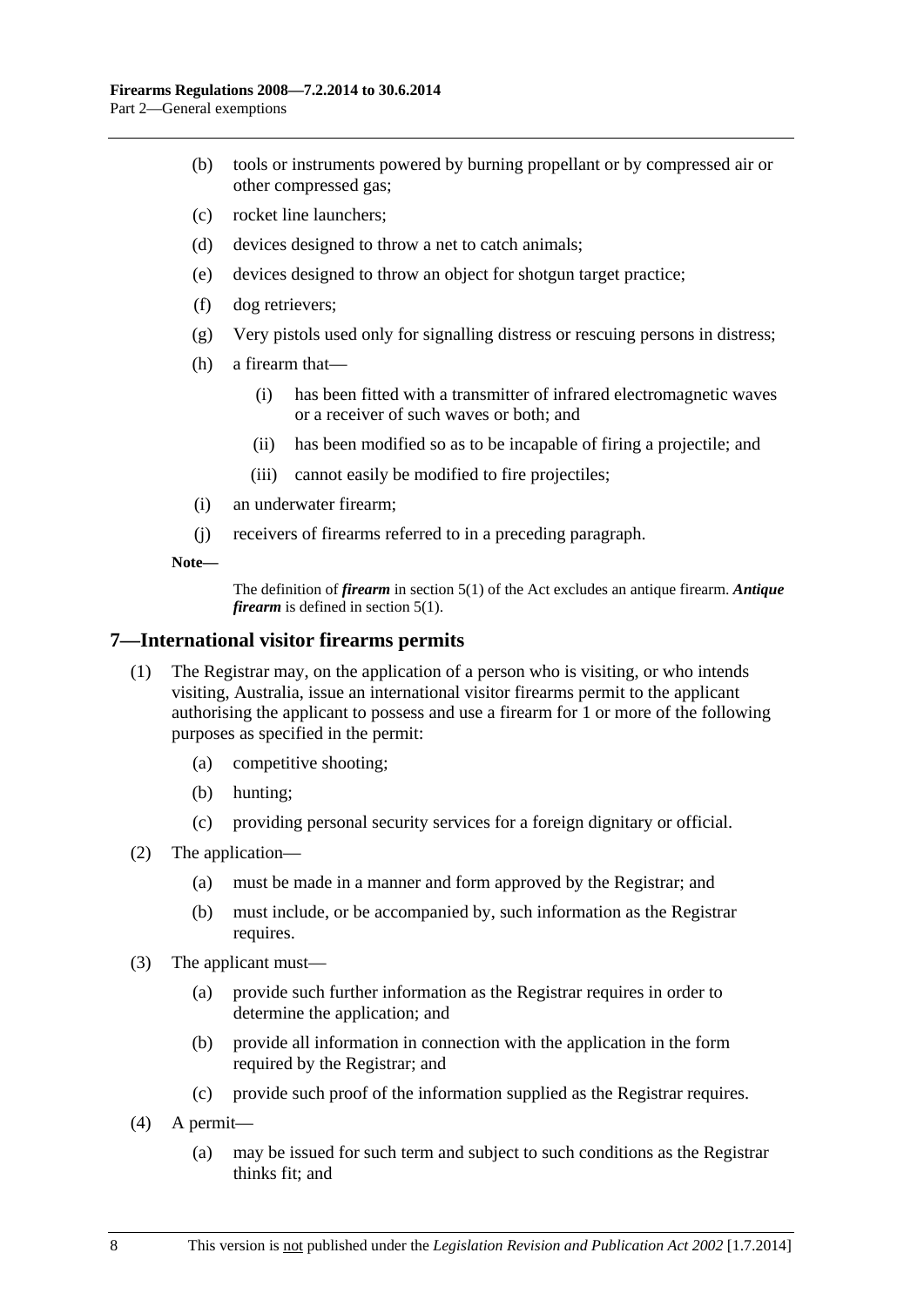- (b) may be varied or revoked by the Registrar at any time.
- <span id="page-8-0"></span> (5) A permit issued under this regulation—
	- (a) must identify the firearm or firearms to which it applies; and
	- (b) must not be issued in relation to a class D firearm or a prescribed firearm.
- (6) A person who holds an international visitor firearms permit or a permit under the law of another State or a Territory of the Commonwealth corresponding with this regulation is exempt from the application of the Act and these regulations provided that the person complies with the conditions of the permit.

#### **8—Exemption of persons from outside the State**

- (1) This regulation authorises the possession or use of a firearm for a purpose in South Australia only if the possession or use of that firearm for that purpose could be authorised by a firearms licence (disregarding a purpose with which a firearms licence may be endorsed under regulation  $11(2)(h)$ ).
- (2) Subject to this regulation, a person whose usual place of residence is in another State or a Territory of the Commonwealth may possess or use a firearm for a purpose in South Australia, without holding a firearms licence, if the person is authorised to possess or use that firearm for that purpose under the law of his or her usual place of residence.
- (3) Subject to this regulation, a person who moves his or her usual place of residence to South Australia may, for the period of 3 months after moving, possess or use a firearm for a purpose in South Australia, without holding a firearms licence, if the person could possess or use that firearm for that purpose under the law of his or her former place of residence.
- (4) [Subregulation \(3\)](#page-8-0) does not authorise a person to use a class C, D or H firearm in South Australia.
- (5) A person who has possession of a firearm under [subregulation \(2\)](#page-8-0) is not required to register the firearm.
- (6) A person referred to in [subregulation \(2\)](#page-8-0) or [\(3\)](#page-8-0) who has been issued with a licence or other authority under the law of his or her usual or former place of residence must carry the licence or other authority and produce it to a police officer on request.
- (7) A person who has moved his or her usual place of residence to South Australia must, within 7 days after moving apply, under the Act and these regulations for registration of, and for a licence to possess and use, the firearms in his or her possession.
- (8) The exemption provided by this regulation does not apply—
	- (a) in relation to a prescribed firearm; or
	- (b) in favour of a person who fails to comply with [subregulation \(6\)](#page-8-0) or [\(7\).](#page-8-0)

#### **9—Exemption for certain exhibitors**

- (1) The holder of a dealer's licence who exhibits firearms at a recognised exhibition is, for the purposes of so exhibiting firearms, exempt from section  $17(4)(a)$  of the Act.
- (2) The Minister may, by notice in the Gazette, declare a specified exhibition to be a recognised exhibition for the purposes of this regulation and specify the place at which, and the period for which, the exhibition is to be held.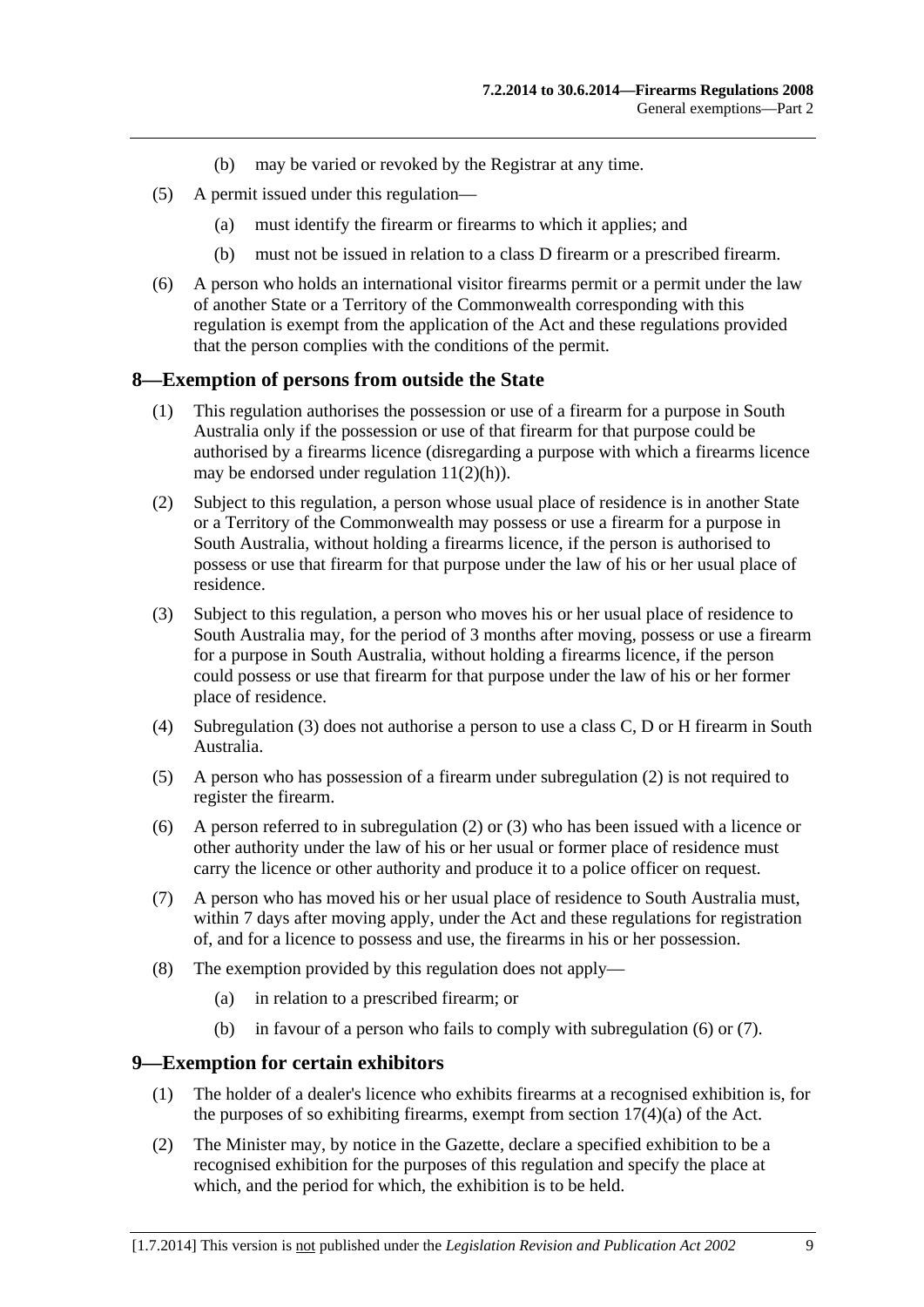- <span id="page-9-0"></span> (3) The Minister may, by subsequent notice in the Gazette, vary or revoke a notice under [subregulation \(2\).](#page-8-0)
- (4) For the purposes of this regulation, firearms will only be taken to be exhibited at a recognised exhibition if they are exhibited at the place and during the period specified in the notice.

#### **9A—Exemption for certain persons transferring or borrowing firearms**

- (1) If the owner of a class A, B or H firearm transfers possession of the firearm by way of loan pursuant to a written agreement between the owner and borrower that the borrower will only use the firearm for a purpose or purposes specified in the agreement and will return the firearm to the owner within 28 days, the owner will be taken not to have contravened or failed to comply with section 15B(1) of the Act in so transferring the firearm, provided that the transfer would not, if it were a transfer under section  $15B(1)(b)$  of the Act, be in contravention of section  $15B(5a)$  or (6) of the Act.
- (2) A person who borrows a firearm pursuant to an agreement under [subregulation \(1\)](#page-9-0)
	- (a) will be taken not to have contravened or failed to comply with section 15B(8) of the Act if he or she returns the firearm to the owner within 28 days; and
	- (b) will be taken not to have contravened or failed to comply with section 15B(11) of the Act in accepting possession of the firearm pursuant to an agreement that does not require return of the firearm to the owner within 10 days,

provided that the person otherwise complies with the requirements of section 15B of the Act insofar as those requirements would apply if the transfer were a transfer under section 15B(1)(b) of the Act.

## **Part 3—Licences**

## **Division 1—Firearms licences**

#### **10—Form of application**

An application for a firearms licence, or the renewal of a firearms licence, must be in a form approved by the Registrar.

#### **11—Purposes for which firearms may be used**

- (1) A firearms licence must be endorsed by the Registrar with the purpose or purposes for which the firearm or firearms of the class or classes authorised by the licence may be used by the holder of the licence.
- (2) Subject to this regulation, 1 or more of the following purposes may be endorsed on a firearms licence<sup>.</sup>
	- (a) use as a member of a shooting club—1;
	- (b) target shooting—2;
	- $(c)$  hunting—3;
	- (d) paint-ball shooting—4;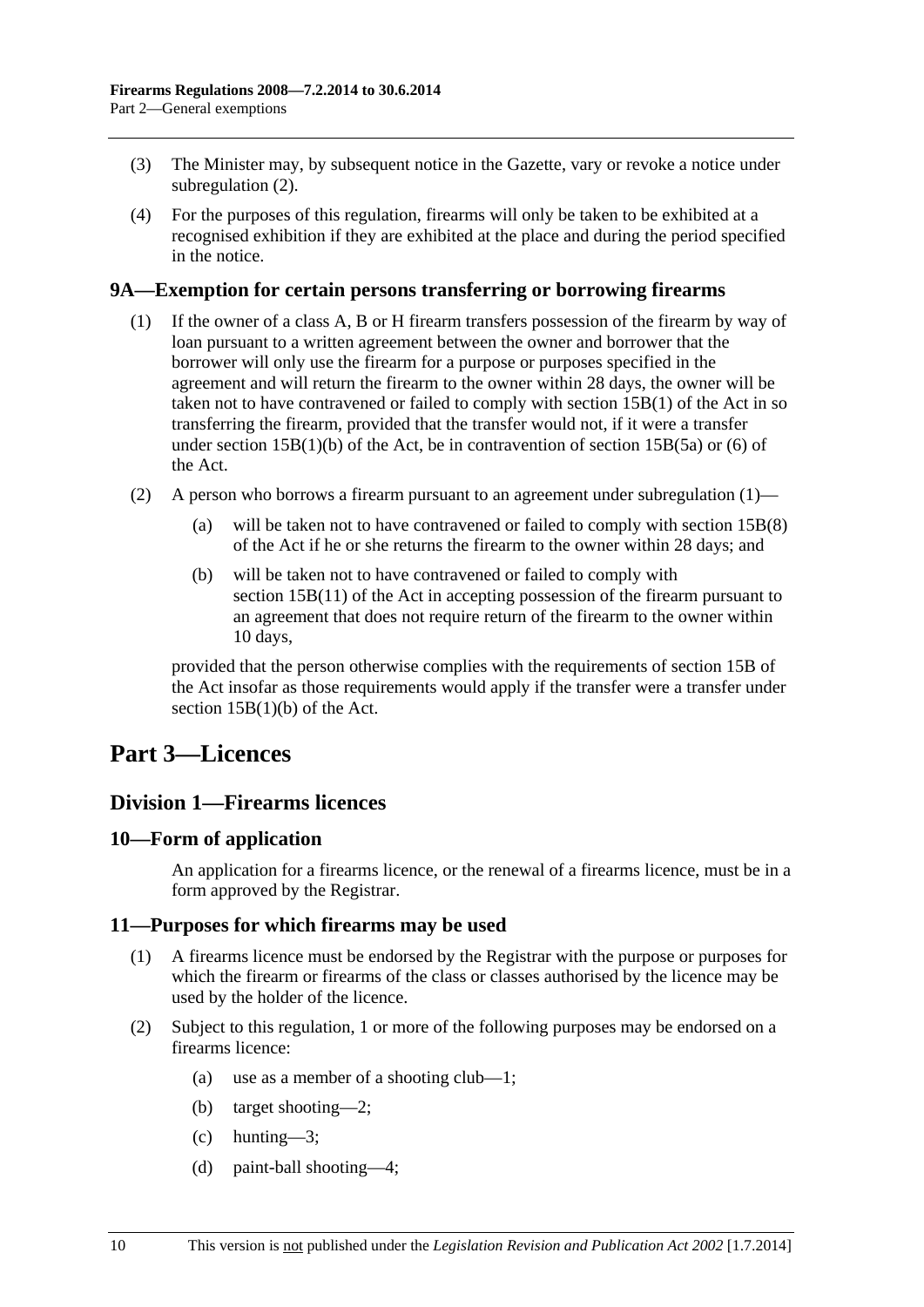- <span id="page-10-0"></span> (e) use in relation to carrying on the business of primary production or in the course of employment by a person who carries on such a business—5;
- (f) use in the course of carrying on the business of guarding property or use in guarding property in the course of employment by a person who carries on that business—6;
- (g) collecting and displaying firearms;
- (h) such other purpose as is approved by the Registrar—7.
- (3) If the purpose of collecting and displaying firearms is endorsed on a licence, no other purpose may be endorsed on the licence.
- (4) A licence endorsed with the purpose of collecting and displaying firearms cannot authorise the possession of a prescribed firearm or a class D firearm.

**Note—** 

If a prescribed firearm or a class D firearm is rendered unusable in a manner stipulated by the Registrar it ceases to be a firearm (see definition of firearm in section 5(1) of the Act) and is therefore no longer subject to regulation.

- (4a) A licence endorsed with a purpose listed in paragraphs [\(a\)](#page-9-0) to [\(f\)](#page-10-0) of [subregulation \(2\)](#page-9-0)  cannot authorise the possession of a regulated imitation firearm.
- (5) The endorsement referred to in [subregulation \(2\)\(f\)](#page-10-0) operates only so long as the holder of the licence holds an appropriate licence under the *[Security and Investigation Agents](http://www.legislation.sa.gov.au/index.aspx?action=legref&type=act&legtitle=Security%20and%20Investigation%20Agents%20Act%201995)  [Act 1995](http://www.legislation.sa.gov.au/index.aspx?action=legref&type=act&legtitle=Security%20and%20Investigation%20Agents%20Act%201995)*.
- (6) The holder of a firearms licence who is a member of a recognised firearms club is not entitled to use a firearm for hunting in the course of club activities unless the licence, by separate endorsement, authorises the use of that class of firearm for hunting.
- (7) The purposes listed in [paragraphs \(a\)](#page-9-0) to [\(h\)](#page-10-0) of [subregulation \(2\)](#page-9-0) will be sufficiently endorsed on a licence by endorsing on the licence the number appearing at the end of the relevant paragraph.

#### **12—Authorised purpose for which prescribed firearms may be used**

For the purposes of section 12(7) of the Act, a person may possess and use a prescribed firearm pursuant to a firearms licence for the purpose of theatrical or cinematic productions or for such other purpose or purposes as are approved by the Registrar.

#### **13—Checks to be made by Registrar**

Before granting an application for a firearms licence or to renew or vary a firearms licence, the Registrar must check the application against the checklist adopted for that purpose by the Ministerial Council for Police and Emergency Management – Police.

#### **Division 2—Dealer's licences**

#### **14—Form of application**

An application for a dealer's licence, or the renewal of a dealer's licence, must be in a form approved by the Registrar.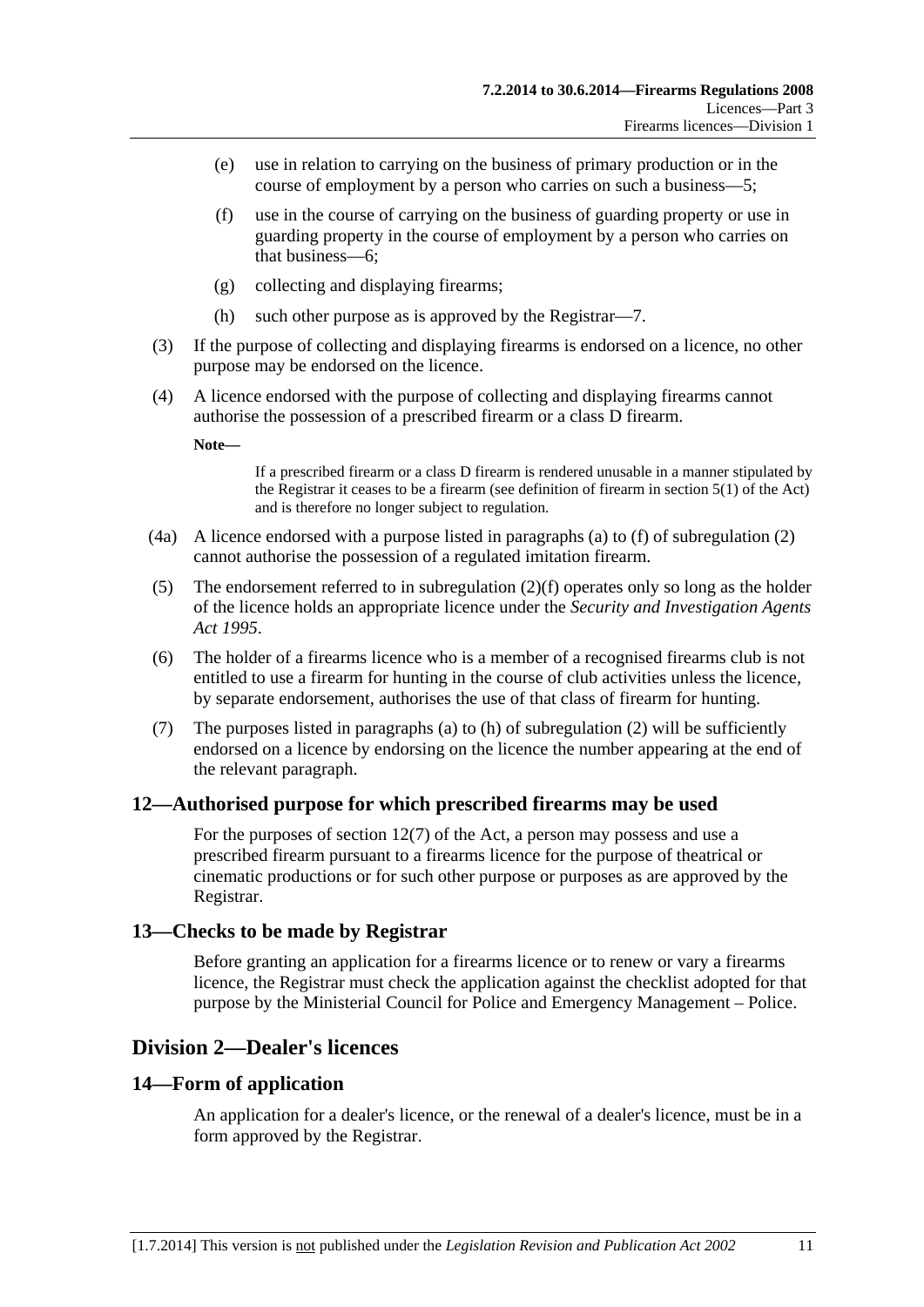#### <span id="page-11-0"></span>**15—Records of firearms purchased and sold**

- (1) A dealer must compile records in duplicate of firearms purchased and sold in a form approved by the Registrar for that purpose.
- (2) Within 7 days after the end of each month, the dealer must deliver the original records in respect of that month to the Registrar.
- (3) The duplicate copy of the records must be kept for at least 3 years at the dealer's premises.
- (4) If no firearms have been purchased or sold by a dealer during a month, the dealer must deliver a copy of the appropriate form to the Registrar with "Nil Return" written across it.

#### **16—Transfers of firearms through agency of dealer**

- (1) If possession of a firearm is transferred through the agency of a licensed dealer under section 15B(9)(b) of the Act, the dealer must—
	- (a) satisfy himself or herself by inspecting the relevant permit and licence that the person acquiring the firearm is entitled to acquire and possess it; and
	- (b) record—
		- (i) the name and address of the person transferring and the person acquiring the firearm and the number of each of their firearms licences; and
		- (ii) the class, make, calibre and serial number or other identification of the firearm; and
		- (iii) if the firearm is lent or hired—the duration and the terms of the loan or hire; and
	- (c) provide the Registrar with the information recorded under [paragraph \(b\)](#page-11-0) within 1 month after possession of the firearm is transferred.
- (2) The dealer must not transfer the firearm unless he or she has complied with subregulation  $(1)(a)$  and  $(b)$ .

#### **17—Records of transfers of firearms**

- (1) A dealer must compile the records referred to in [regulation 16](#page-11-0) and a dealer or an authorised officer (as the case requires) must compile the records referred to in section 15C of the Act in duplicate in a form approved by the Registrar.
- (2) Within 7 days after the end of each month the dealer or authorised officer must deliver the original records referred to in [subregulation \(1\)](#page-11-0) in respect of that month to the Registrar.
- (3) The duplicate copy of the records must be kept for at least 3 years at the dealer's or club's premises.
- (4) If the dealer has not witnessed the transfer of possession of any firearms and has not acted as agent in the transfer of possession of any firearms during a month, the dealer must deliver a copy of the appropriate form to the Registrar with "Nil Return" written across it.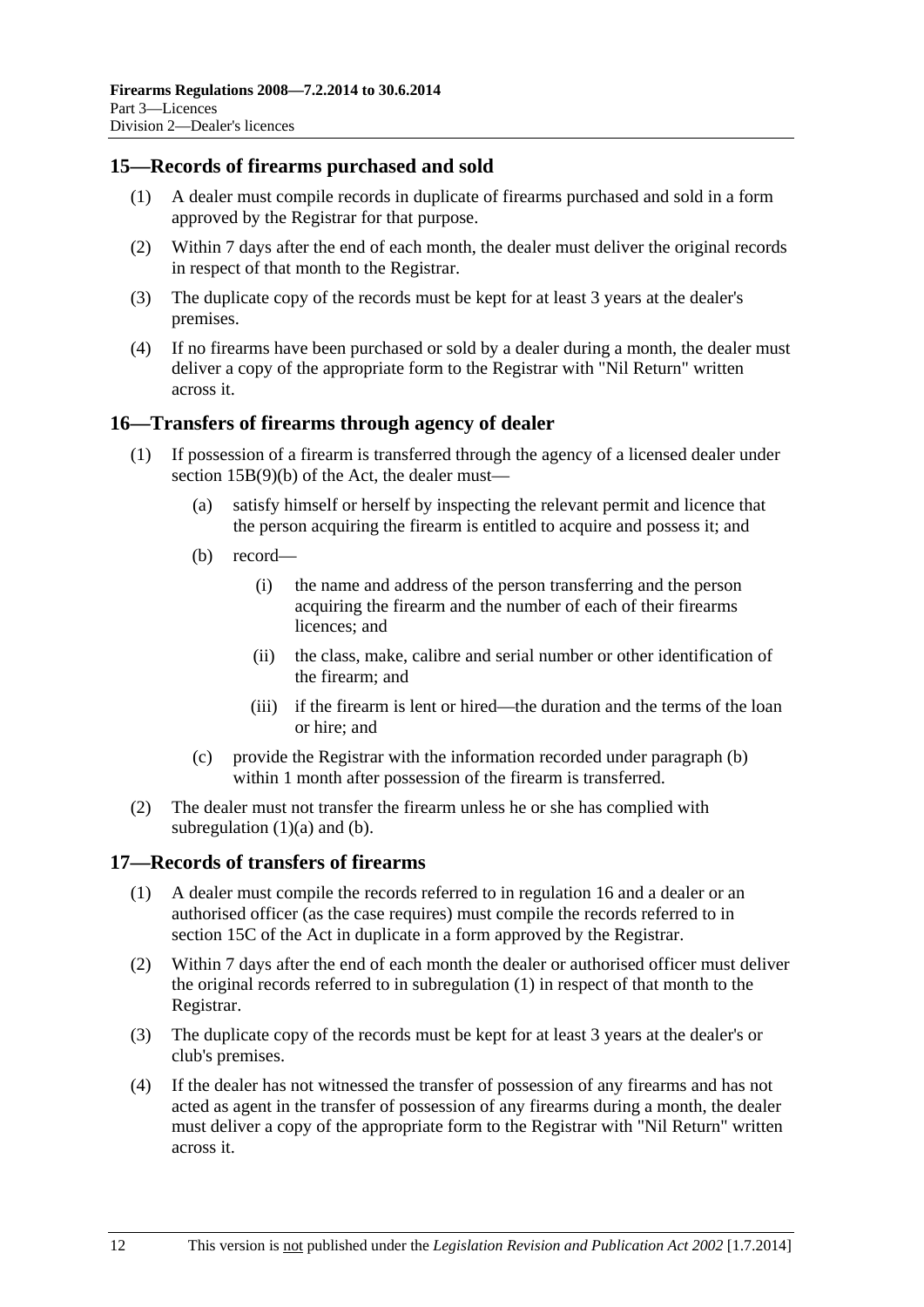<span id="page-12-0"></span>(5) In this regulation—

*authorised officer* has the same meaning assigned by section 15B of the Act.

#### **18—Other records**

- (1) A dealer must compile records of firearms received by the dealer for repair, consignment or safe keeping in a form approved by the Registrar for that purpose.
- (2) A dealer must, if required to do so by the Registrar, compile records of ammunition purchased by the dealer and ammunition sold by the dealer in a form approved by the Registrar for that purpose.
- (3) The records must be kept for at least 3 years at the dealer's premises.

## **Division 3—Qualifications to hold licence**

#### **19—Training and examinations**

- (1) The Registrar may, by notice in writing, require an applicant for a firearms licence or a dealer's licence or for the addition of classes of firearms to which a licence relates or for the endorsement of a further purpose or purposes on a licence to complete to the satisfaction of the Registrar 1 or more of the following:
	- (a) a course in the safe handling, carriage and use of firearms nominated by the Registrar;
	- (b) a written examination in the safe handling, carriage and use of firearms nominated by the Registrar;
	- (c) a practical examination in the safe handling, carriage and use of firearms nominated by the Registrar.
- (2) [Subregulation \(1\)](#page-12-0) does not apply to an application for the renewal of a licence unless—
	- (a) a period of 1 year or more has elapsed since the licence expired; or
	- (b) the licence will authorise the possession and use of additional classes of firearm or will authorise the possession and use of firearms for additional purposes; or
	- (c) the licence is endorsed for use in the course of carrying on the business of guarding property or use in guarding property in the course of employment by a person who carries on that business.

#### **20—Instructors and examiners**

- (1) The Registrar may authorise any suitable person to conduct a course or examination for the purposes of this Division.
- (2) A person who conducts a course or examination under this Division—
	- (a) must not allow a person to attend the course or sit for the examination unless the person produces, for his or her inspection, a notice issued by the Registrar under [regulation 19;](#page-12-0) and
	- (b) must compile, in a form approved by the Registrar, and keep for at least 3 years, a record of the names and addresses of all persons who attend the course or sit for the examination.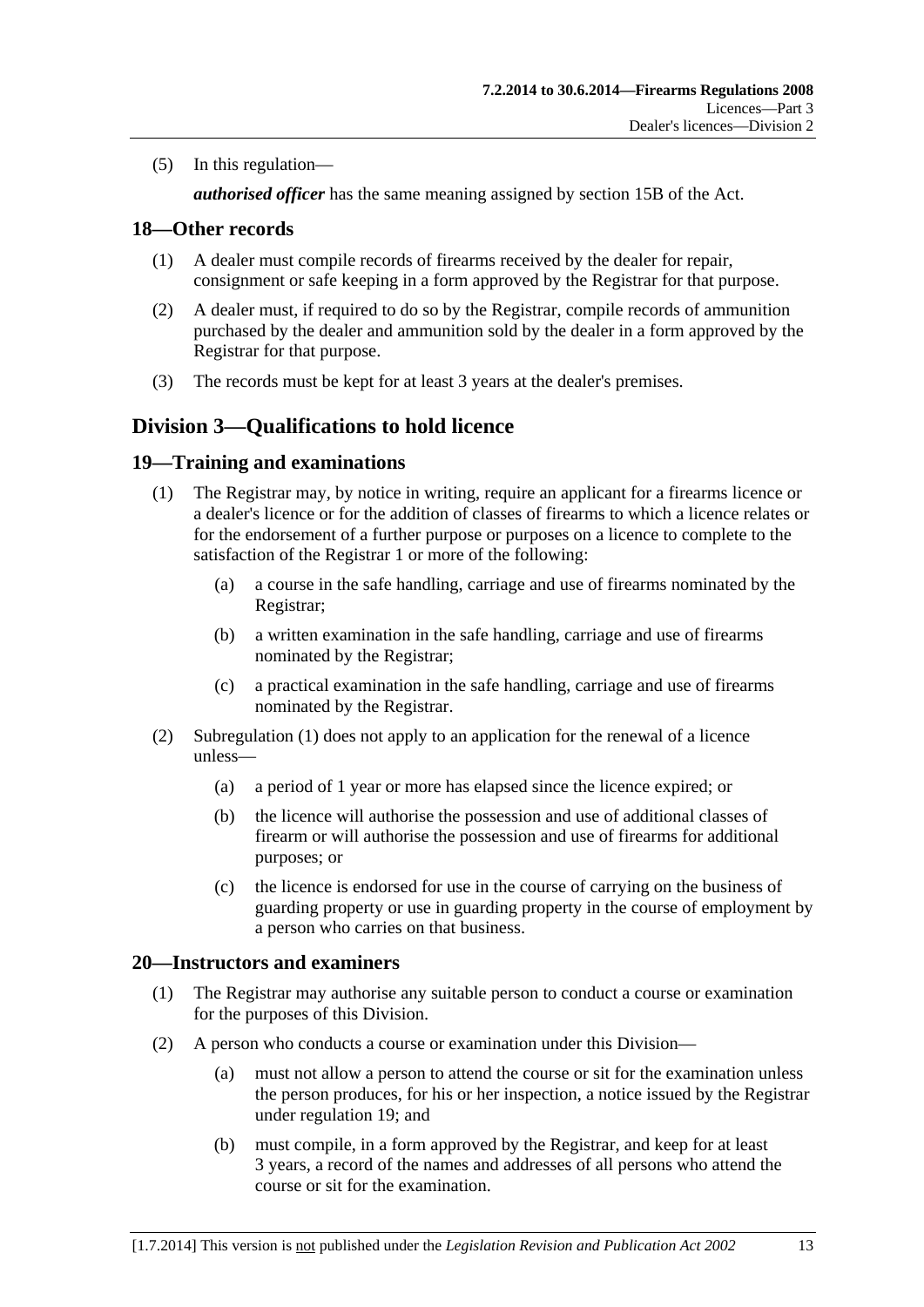<span id="page-13-0"></span> (3) A person referred to in [subregulation \(1\)](#page-12-0) must provide the Registrar with such information as he or she requests relating to courses or examinations conducted by the person.

## **Division 4—Conditions of licences**

#### **21—Conditions of firearms licences**

- (1) It is a condition of a firearms licence that—
	- (a) the holder of the licence must give the Registrar written notice in a form approved by the Registrar of all changes to his or her name or address within 14 days after the change occurs; and
	- (b) every firearm that the holder of the licence has possession of pursuant to the licence must comply with section 24A of the Act; and
	- (c) the holder of the licence must comply with the provisions of [Part 6](#page-22-0) that apply to, or in relation to, firearms held pursuant to the licence; and
	- (d) when a firearm or ammunition is not secured as required by [Part 6](#page-22-0) the holder of the licence must take all reasonable precautions to ensure that the firearm or ammunition is not lost or stolen or does not come into the possession of an unauthorised person; and
	- (e) the holder of the licence must report the theft, loss or destruction of a firearm to which the licence relates to a police officer within 14 days after the theft, loss or destruction occurs; and
	- (f) if the holder of the licence informed the Registrar, when applying for the licence, of the place at which he or she intended to keep firearms pursuant to the licence when not in use and the manner in which he or she intended securing those firearms, the holder of the licence—
		- (i) must allow, at any reasonable time, a police officer to enter and inspect the place at which the firearms are kept to ensure the firearms are so secured; and
		- (ii) must give the Registrar prior written notice of any change in the place at which the firearms are kept; and
		- (iii) must not, without the approval of the Registrar, change the manner in which the firearms are secured; and
	- (g) the holder of the licence must, whenever required to do so by the Registrar, provide the Registrar with information relating to a firearm registered in his or her name or in his or her possession; and
	- (h) the holder of the licence must whenever required to do so by the Registrar provide the Registrar with information that the Registrar requires to determine whether he or she should take action under section 20(1a) of the Act.
- (1a) It is a condition of a firearms licence that it does not authorise possession of a regulated imitation firearm unless it is specifically endorsed by the Registrar to that effect.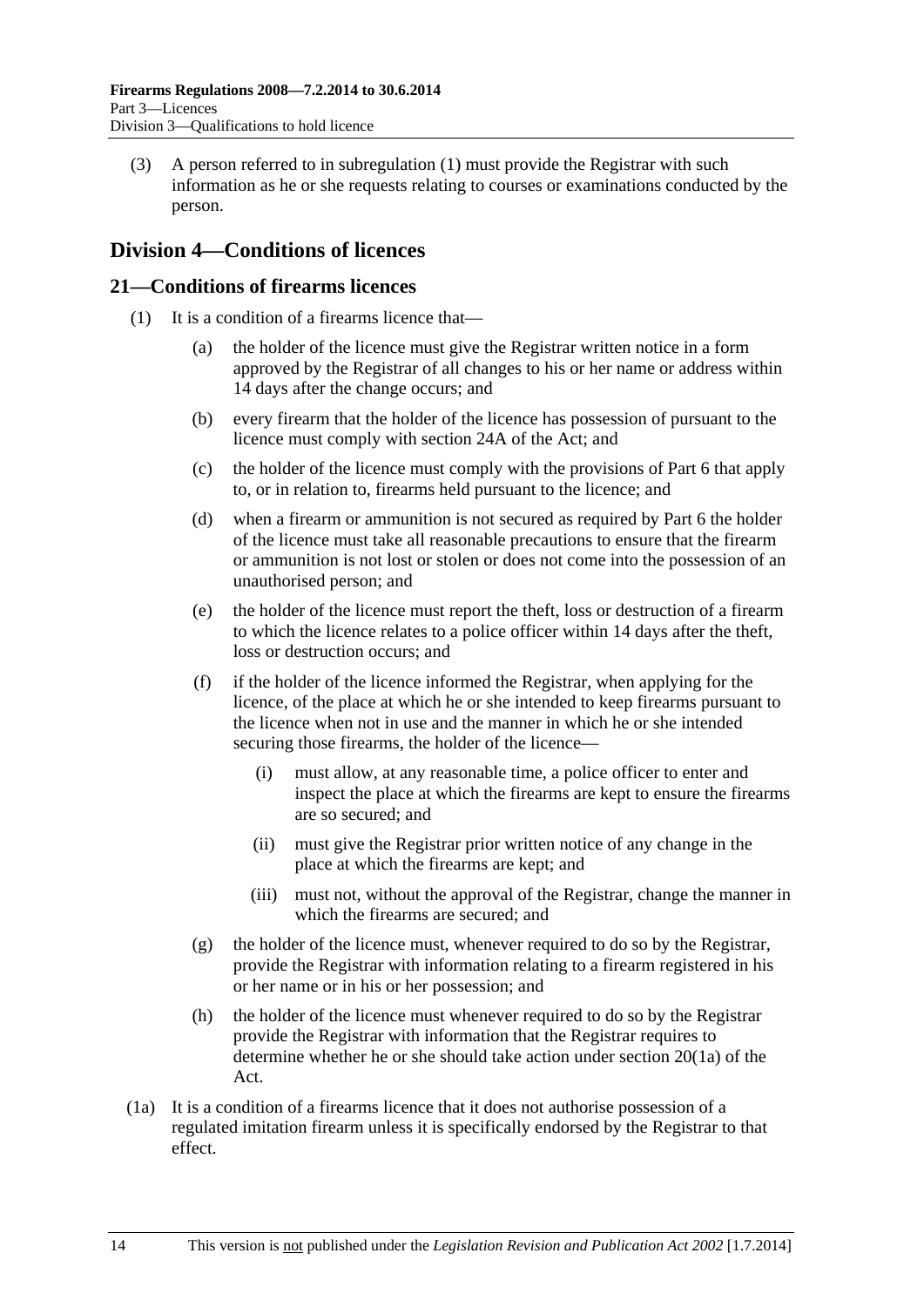- <span id="page-14-0"></span> (1b) It is a condition of a firearms licence that authorises possession of a regulated imitation firearm that the regulated imitation firearm must not, without the approval of the Registrar, be altered in a manner that would enable it to function as a firearm.
- (2) It is a condition of a firearms licence that authorises the use and possession of a class C firearm that the holder of the licence must, within 14 days before each anniversary of the granting or renewal of the licence, provide the Registrar with information that the Registrar requires to determine whether he or she should take action under section 20(1a) of the Act.
- (3) It is a condition of a firearms licence that authorises the possession and use of a class C firearm that the holder of the licence may only use a firearm of that class if the requirements set out in 1 or more of the paragraphs of section 15A(3) of the Act or in regulations under section  $15A(3)(a)$  are satisfied and then only if his or her use of the firearm is consistent with the relevant paragraph or regulation.
- (4) If the only paragraph of section 15A(3) of the Act satisfied by the holder of a firearms licence authorising the possession and use of a class C firearm is paragraph (b) (membership of The South Australian Clay Target Association Incorporated or the Australian Clay Target Association Incorporated and membership of a recognised firearms club affiliated with either of those associations), it is a further condition of the licence that the holder must be an active member of the club.
- (5) For the purposes of [subregulation \(3\),](#page-14-0) the requirements of paragraph (a) of section 15A(3) of the Act will not be taken not to be satisfied on the ground that the holder of the licence has possession of 2 or more class C firearms if his or her possession of those firearms is consistent with another paragraph of section 15A(3) or with a regulation under section 15A(3)(d).
- (6) It is a condition of a firearms licence that authorises the possession and use of a class D firearm that the holder of the licence may only use a firearm of that class for the purpose of destroying animals and then only if his or her livelihood is gained partly or wholly from professional shooting.
- (7) It is a condition of a firearms licence that authorises the possession and use of a class H firearm that the holder of the licence may only use a firearm of that class—
	- (a) if the holder is an active member of a shooting club; or
	- (b) in relation to carrying on the business of primary production or in the course of employment by a person who carries on such a business if, in either case, the property on which the primary production business is carried on is at least 15 000 hectares in area or is a property to which [subregulation \(8\)](#page-14-0) applies; or
	- (c) in the course of carrying on the business of guarding property or in guarding property in the course of employment by a person who carries on that business; or
	- (d) for the purpose of collecting and displaying firearms; or
	- (e) for such other purpose as is approved by the Registrar.
- (8) This subregulation applies to a property for the purposes of subregulation  $(7)(b)$  if the property was specified in a firearms licence that—
	- (a) was purportedly granted to a person for a term expiring on or after 27 September 2002; and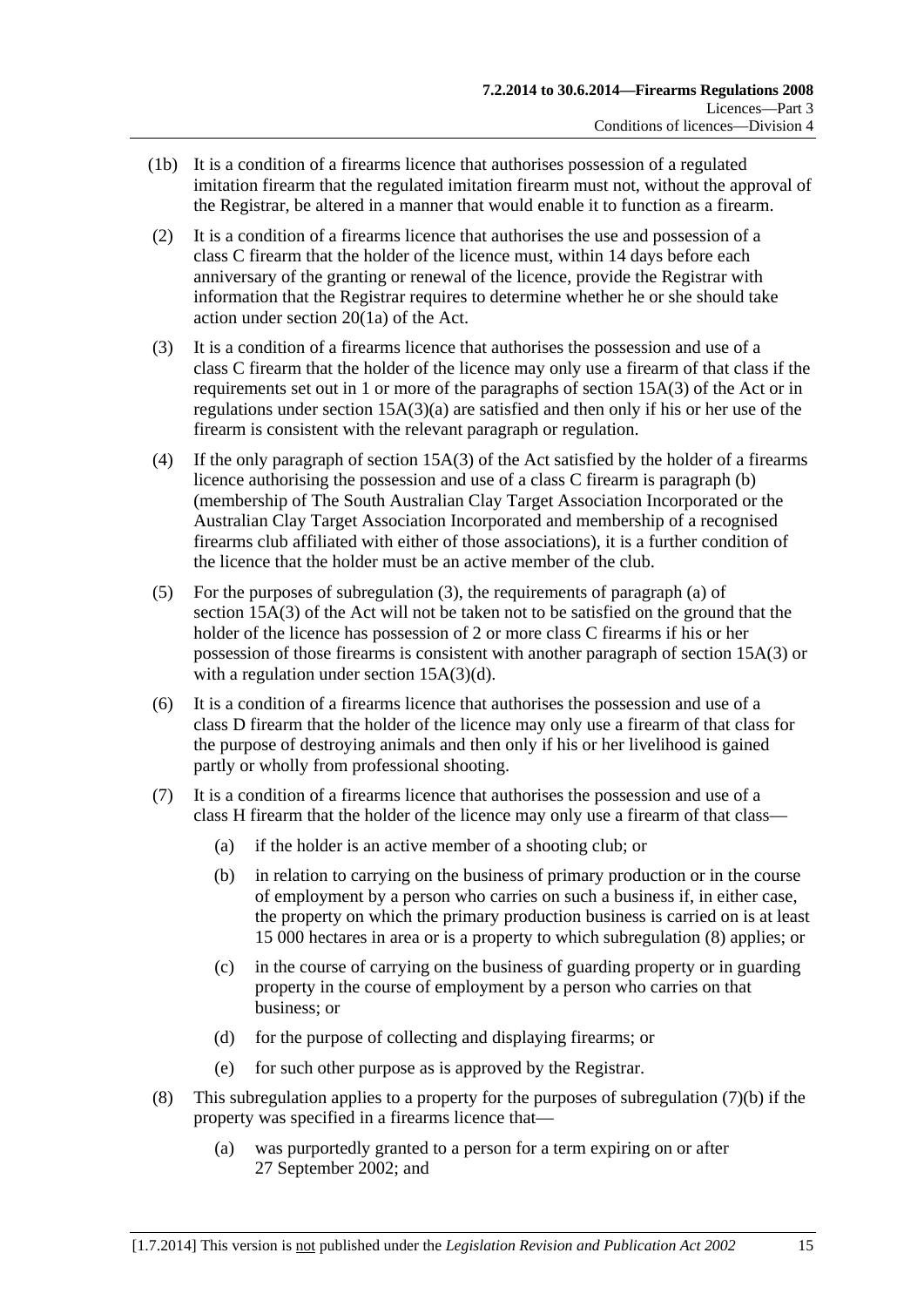- (b) authorised the person to use a class H firearm on the property in relation to carrying on the business of primary production or in the course of employment by a person who carries on such a business.
- (9) It is an additional condition of a shooting club member's licence that the holder of the licence must be an active member of a shooting club for each licence year of the licence.
- (10) It is an additional condition of a shooting club member's licence that authorises the possession and use of class H firearms that the class H firearms of each of the following categories of which the holder of the licence has possession must be used by the holder in shooting club organised shoots for that category of class H firearms on at least 4 occasions during each licence year of the licence:
	- (a) air or gas operated handguns;
	- (b) .22 calibre rim fire handguns (long rifle or short);
	- (c) centre fire handguns of not more than .38 calibre;
	- (d) handguns of more than .38 calibre.
- (11) It is an additional condition of a collector's licence—
	- (a) that in the case of all firearms in the collection manufactured after 1900—
		- (i) the bolt, breech block or firing pin of the firearm must be locked in a container kept separately from the firearm; or
		- (ii) the trigger of the firearm must be immobilised by means of a trigger lock; or
		- (iii) the firearm is secured by such other method as is approved by the Registrar; and
	- (b) that the holder of the licence must be an active member of a collectors' club for each licence year of the licence; and
	- (c) that the holder of the licence does not have possession of any ammunition that can be used in a firearm owned by the collector for the purpose of collecting and displaying firearms (excluding ammunition for use in a firearm that the collector is authorised to have possession of and use for some other purpose endorsed on a separate firearms licence); and
	- (d) that none of the firearms included in the collection is a prescribed firearm; and
	- (e) that the firearms included in the collection must not be fired without the written approval of the Registrar.
- (12) If the purpose, or 1 of the purposes, endorsed on a firearms licence is paint-ball shooting, it is a condition of the licence that only a paint-ball firearm will be used for the purposes of paint-ball shooting.
- (13) A licence to possess a prescribed firearm is subject to the following conditions in addition to the conditions prescribed by [subregulation \(1\):](#page-13-0)
	- (a) the firearm to which the licence relates must not be used to fire a projectile;
	- (b) the firearm must be kept at the premises and in the manner specified in the licence unless approval to the contrary is granted by the Registrar;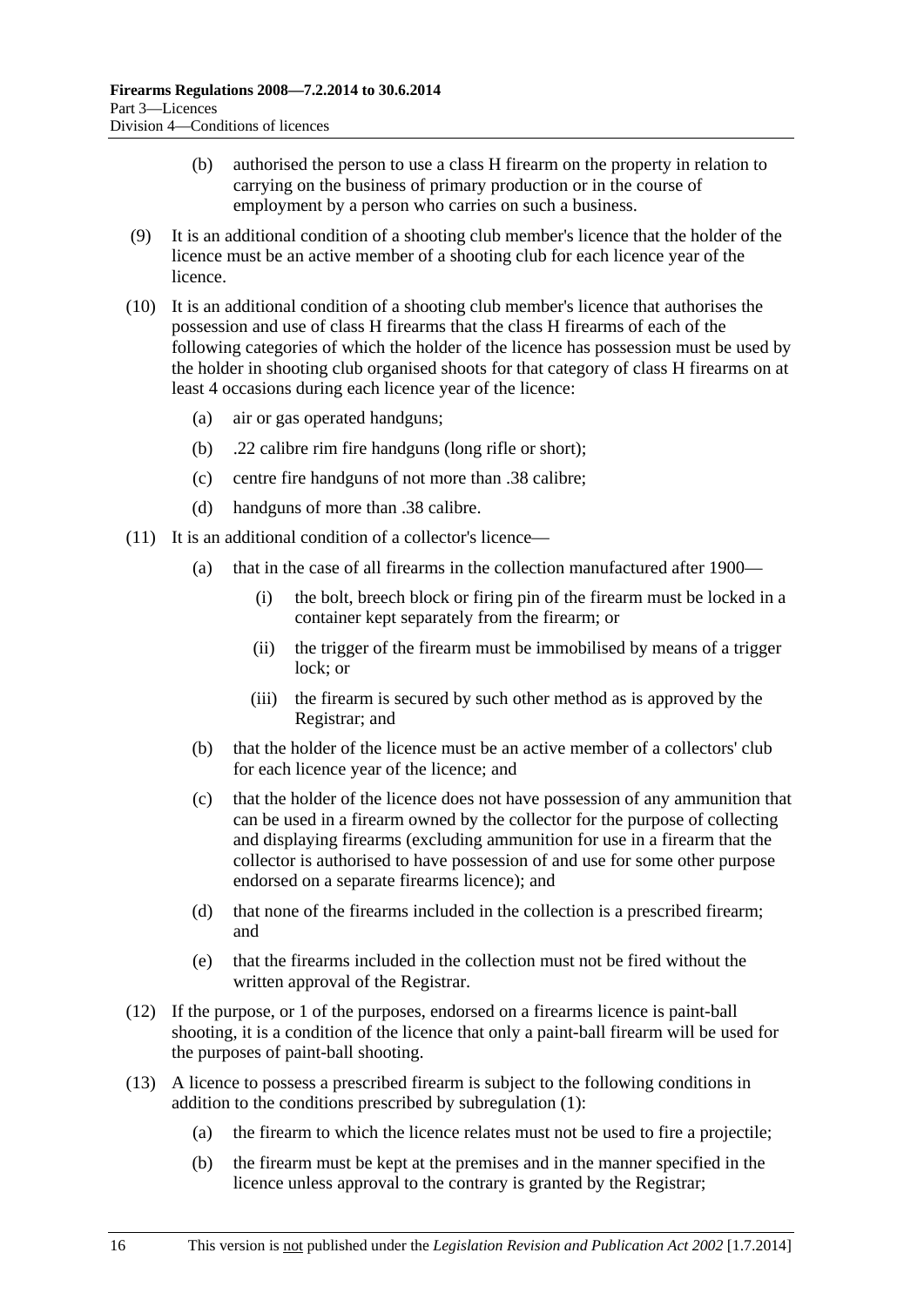- (c) the holder of the licence must not surrender control of the firearm except when disposing of the firearm.
- <span id="page-16-0"></span> (14) The conditions imposed by [subregulations \(3\)](#page-14-0) and [\(6\)](#page-14-0) do not apply to a licence held solely to enable the holder of the licence to possess and use firearms for the purposes of a contract with the Crown in right of this State or in any of the Crown's other capacities or for the purpose of tendering for such a contract.

### **22—Conditions of dealers' licences**

- (1) It is a condition of a dealer's licence that—
	- (a) the dealer must give the Registrar written notice in a form approved by the Registrar of all changes to his or her name or address within 14 days after the change occurs; and
	- (b) the dealer must comply with the provisions of [Part 6](#page-22-0) that apply to, or in relation to, firearms or ammunition held pursuant to the licence; and
	- (c) when a firearm or ammunition is not secured as required by [Part 6](#page-22-0), the dealer must take all reasonable precautions to ensure that the firearm or ammunition is not lost or stolen or does not come into the possession of an unauthorised person; and
	- (d) the dealer must report the theft, loss or destruction of a firearm that is owned or held by the dealer in the course of carrying on business as a dealer in firearms to a police officer within 14 days after the theft, loss or destruction occurs; and
	- (e) subject to [subregulation \(2\),](#page-17-0) the dealer does not carry on business as a dealer in firearms or ammunition except at the premises authorised by the licence; and
	- (f) in the course of carrying on business as a dealer in firearms, the dealer does not keep firearms at any premises except those referred to in [paragraph \(e\)](#page-16-0)  unless he or she does so for the purpose of testing or repairing those firearms; and
	- (g) the dealer must not deal in—
		- (i) mechanisms or other fittings that can be fitted to a firearm to convert it to an automatic firearm; or
		- (ii) mechanisms or other fittings that, when fitted to a suitable firearm, will enable the firearm to fire grenades or other explosive projectiles; and
	- (h) during the hours that members of the public have access to the premises referred to in [paragraph \(e\),](#page-16-0) the dealer displays the licence, or a copy of the licence (the copy does not need to include a photograph of the holder of the licence), in those premises in a position in which it is likely to be seen and read by members of the public; and
	- (i) the dealer identifies, in a manner approved by the Registrar, each firearm that he or she owns in the course of carrying on business as a dealer in firearms; and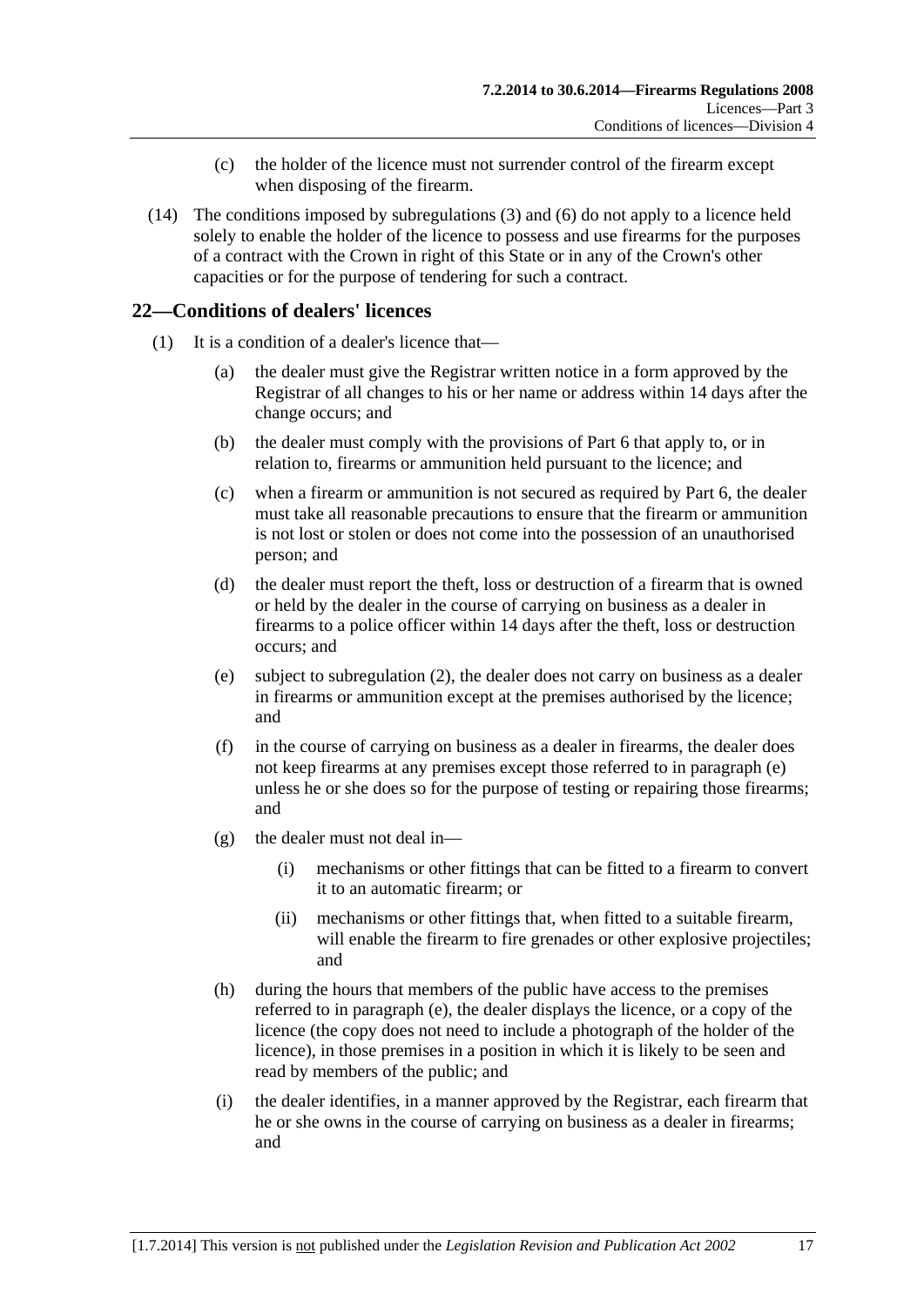- <span id="page-17-0"></span> (j) the dealer must produce to a police officer on request the records kept by him or her pursuant to the Act and these regulations; and
- (k) the dealer must allow a police officer to enter and inspect any premises at which the dealer is authorised by the licence to carry on business for the purpose of enforcement of the Act and these regulations; and
- (l) the dealer must, whenever required to do so by the Registrar or a police officer, provide the Registrar or member with information relating to a firearm recorded to, or in the possession of, the dealer.
- (2) A dealer may—
	- (a) exhibit firearms and ammunition for the purpose of sale by auction and may sell firearms or ammunition by auction at a place other than his or her premises; and
	- (b) exhibit firearms and ammunition for any other purpose at places other than his or her premises if he or she does not exhibit—
		- (i) 2 or more identical firearms; or
		- (ii) more than 50 rounds of identical ammunition.

## **Division 5—Exemptions relating to licences**

#### **23—Exemption from requirement to be licensed**

- (1) An offence is not committed against section 11 of the Act in the following circumstances:
	- (a) by a person of or over the age of 14 years but under the age of 18 years who has possession of or uses a registered firearm if—
		- (i) he or she is with, and is under the continuous supervision of, his or her parent or guardian or some other person approved by his or her parent or guardian; and
		- (ii) the person providing the supervision holds a firearms licence authorising possession of the firearm for the purpose for which it is being used;
	- (b) by a person of or over the age of 14 years but under the age of 18 years who has possession of or uses a firearm if that person is (with the consent of his or her parent or guardian) with, and is under the continuous supervision of, a recognised coach who holds a firearms licence authorising possession of the firearm for the purpose for which it is being used;
	- (c) by a person who has possession of or uses a firearm for the purpose of a course or examination in the safe handling, carriage and use of firearms if that person is with, and is under the continuous supervision of, a person authorised by the Registrar to conduct the course or examination;
	- (d) by a person of or over the age of 18 years who has possession of or uses a firearm if that person is with, and is under the continuous supervision of, a person who is registered as the owner of the firearm and who holds a firearms licence authorising possession of the firearm for the purpose for which it is being used;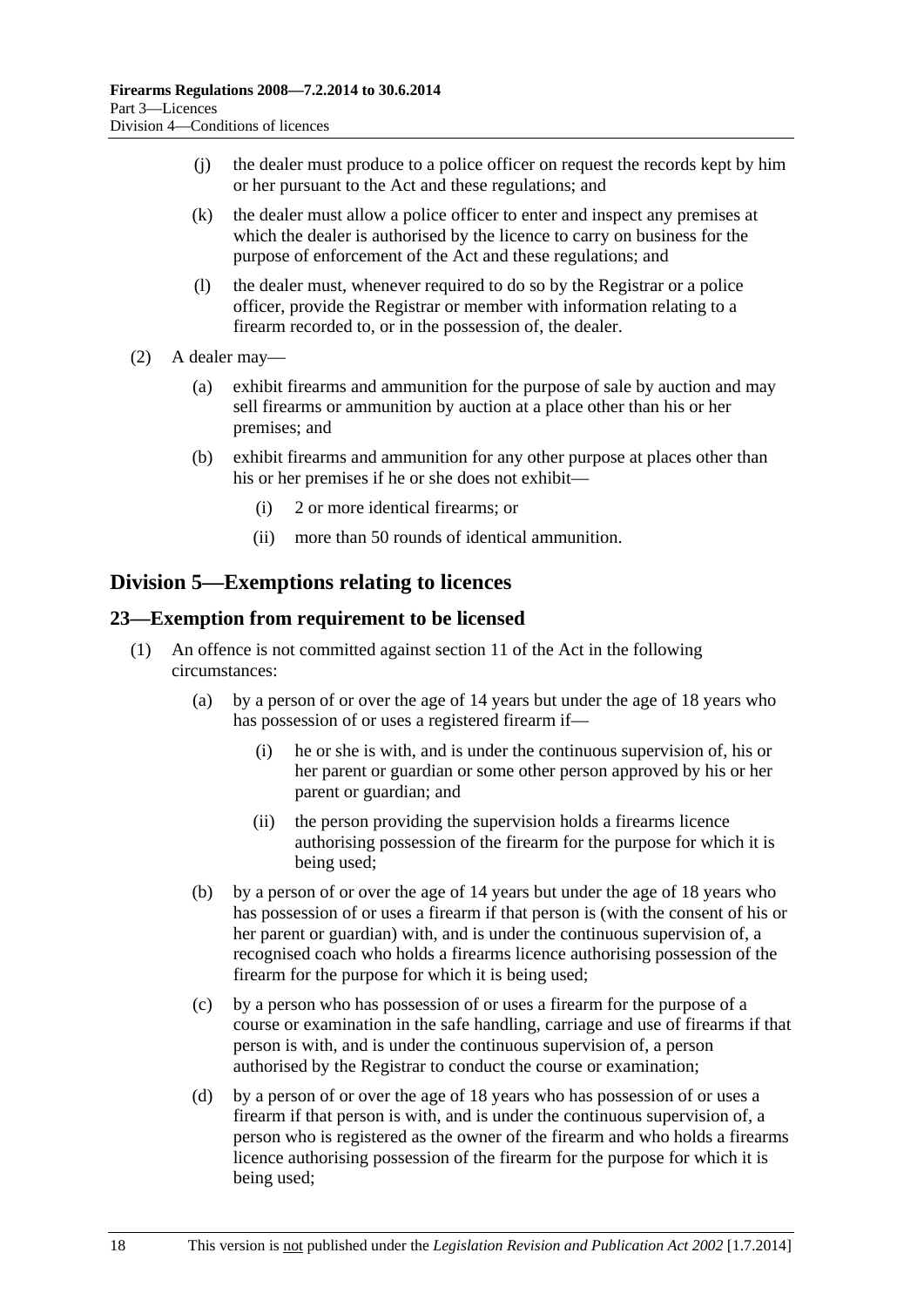- <span id="page-18-0"></span> (e) by a person who has possession of or uses a class C firearm on the grounds of a recognised firearms club that is affiliated with The South Australian Clay Target Association Inc. or the Australian Clay Target Association Inc. for the purpose of shooting in an activity of the club conducted in accordance with the rules of the Australian Clay Target Association Inc. if that person is with, and is under the continuous supervision of, a person who holds a firearms licence authorising possession of the firearm for the purpose for which it is being used;
- (f) by a person of or over the age of 14 years but under the age of 18 years who has possession of or uses a firearm at facilities provided by the South Australian Sports Institute if that person is (with the consent of his or her parent or guardian) with, and under the continuous supervision of, a person who holds a firearms licence authorising possession of the firearm for the purpose for which it is being used;
- (g) by a person of any age who has possession of or uses a firearm (including a prescribed firearm)—
	- (i) in the course of rehearsal for, or the performance of, a theatrical production; or
	- (ii) in the course of rehearsal for, or the filming of, a scene in the production of a film,

if that person is under the continuous supervision of a person who holds a firearms licence authorising possession of the firearm for the purpose for which it is being used.

- (2) An offence is not committed against section 11 of the Act by a person who is of or over the age of 10 years but under the age of 14 years in the circumstances set out in [subregulation \(1\)\(a\)](#page-17-0) or [\(b\)](#page-17-0) if the firearm concerned is a class A firearm.
- (3) For the purposes of [subregulation \(1\)\(d\)](#page-17-0), a person will be taken to be registered as the owner of a firearm if he or she is the nominee of a body, whether incorporate or unincorporate, that is registered as the owner of the firearm.
- (4) In this regulation—

*recognised coach* means a person who has been recognised by a recognised firearms club as being a fit and proper person to instruct others in the skills of using firearms.

#### **24—Exemption of juniors from certain provisions**

- (1) A person who—
	- (a) has reached the age of 12 years but has not reached the age of 18 years; and
	- (b) is a member of a recognised firearms club; and
	- (c) needs to hold a firearms licence in order to participate in a competition or competitions held in another State or a Territory of the Commonwealth or held in another country,

is, subject to the conditions set out in [subregulation \(2\)](#page-19-0), exempt from section 12(3) and (8) of the Act.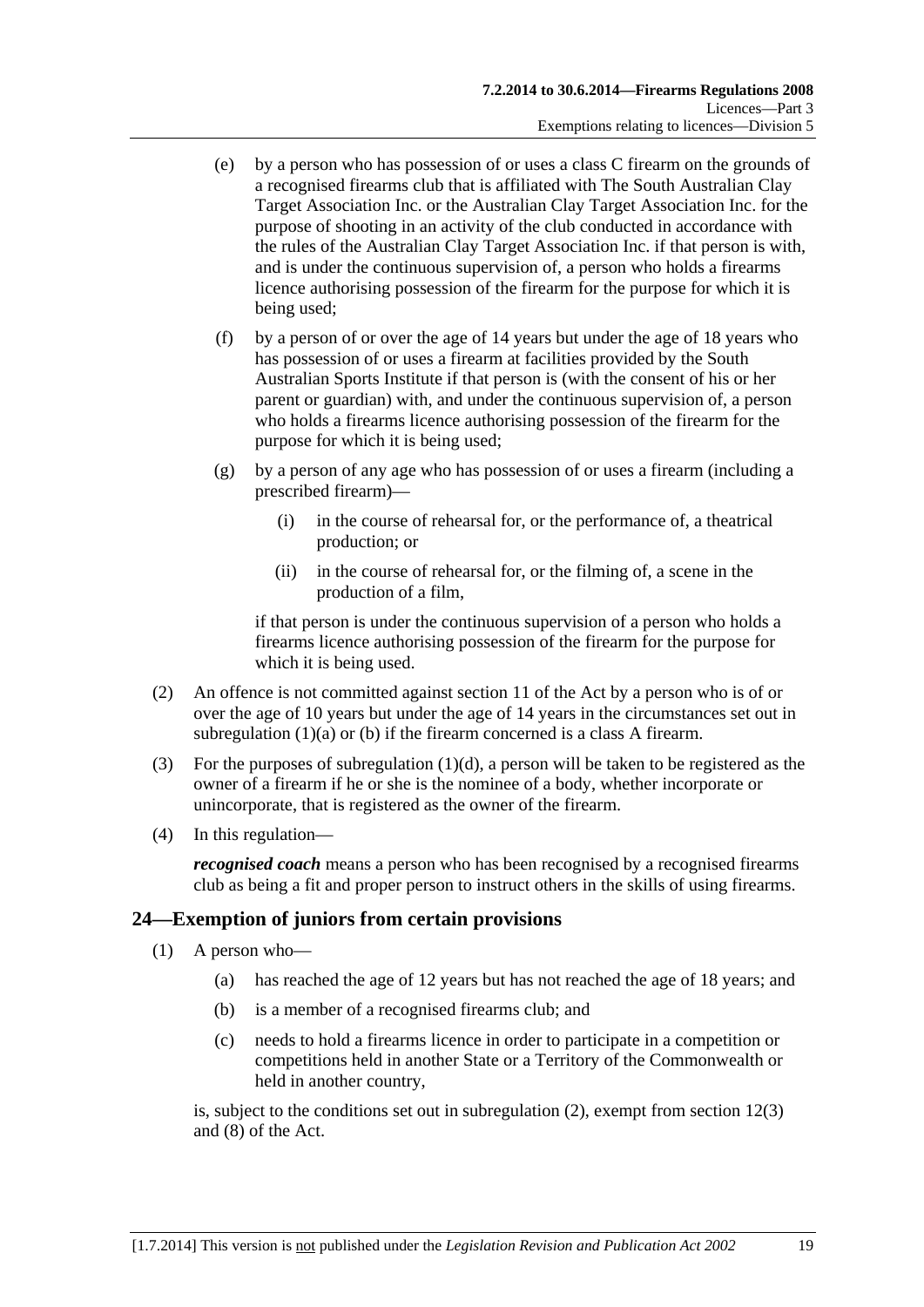- <span id="page-19-0"></span> (2) The conditions are as follows:
	- (a) the only purpose that may be endorsed on a licence granted to an exempt person referred to in [subregulation \(1\)](#page-18-0) is use of a firearm as a member of a recognised firearms club; and
	- (b) the term of a licence granted to an exempt person referred to in [subregulation \(1\)](#page-18-0) is 1 year; and
	- (c) a licence granted to an exempt person referred to in [subregulation \(1\)](#page-18-0) cannot be renewed; and
	- (d) an exempt person referred to in [subregulation \(1\)](#page-18-0) who is the holder of a licence must not apply for a permit authorising the acquisition of a firearm.

## **Division 6—General**

#### **25—Company nominee**

- (1) A company that holds a licence must appoint a person—
	- (a) who is, in the opinion of the Registrar, a fit and proper person to have control of the company's firearms; and
	- (b) who is employed by the company and has his or her usual place of residence in the State,

to have control of the company's firearms at the place at which they are kept by the company.

- (2) Without limiting the meaning of fit and proper person in [subregulation \(1\)\(a\),](#page-19-0) a person will be taken not to be a fit and proper person for the purposes of that subregulation if the Registrar would refuse to grant a firearms licence to that person.
- (3) A person appointed under [subregulation \(1\)](#page-19-0) must keep a record of—
	- (a) the firearms under his or her control; and
	- (b) the names of the persons who have possession of those firearms and the periods during which they have possession of them.
- (4) A company must give the Registrar written notice in a form approved by the Registrar of the name and address of the person appointed by the company under [subregulation \(1\).](#page-19-0)

#### **26—Replacement of licence**

If a person applies for replacement of a licence, and the Registrar is satisfied, on information provided by the applicant or on such other evidence as he or she requires, that the licence has been lost, stolen or destroyed, the Registrar may, on payment of the fee fixed by [Schedule 1](#page-0-0), issue a replacement for the licence.

#### **27—Reporting obligations of prescribed persons**

The following classes of persons are prescribed for the purposes of the definition of *prescribed person* in section 27A of the Act:

- (a) persons registered as nurses under the *[Nurses Act 1999](http://www.legislation.sa.gov.au/index.aspx?action=legref&type=act&legtitle=Nurses%20Act%201999)*;
- (b) registered psychologists under the *[Psychological Practices Act 1973](http://www.legislation.sa.gov.au/index.aspx?action=legref&type=act&legtitle=Psychological%20Practices%20Act%201973)*;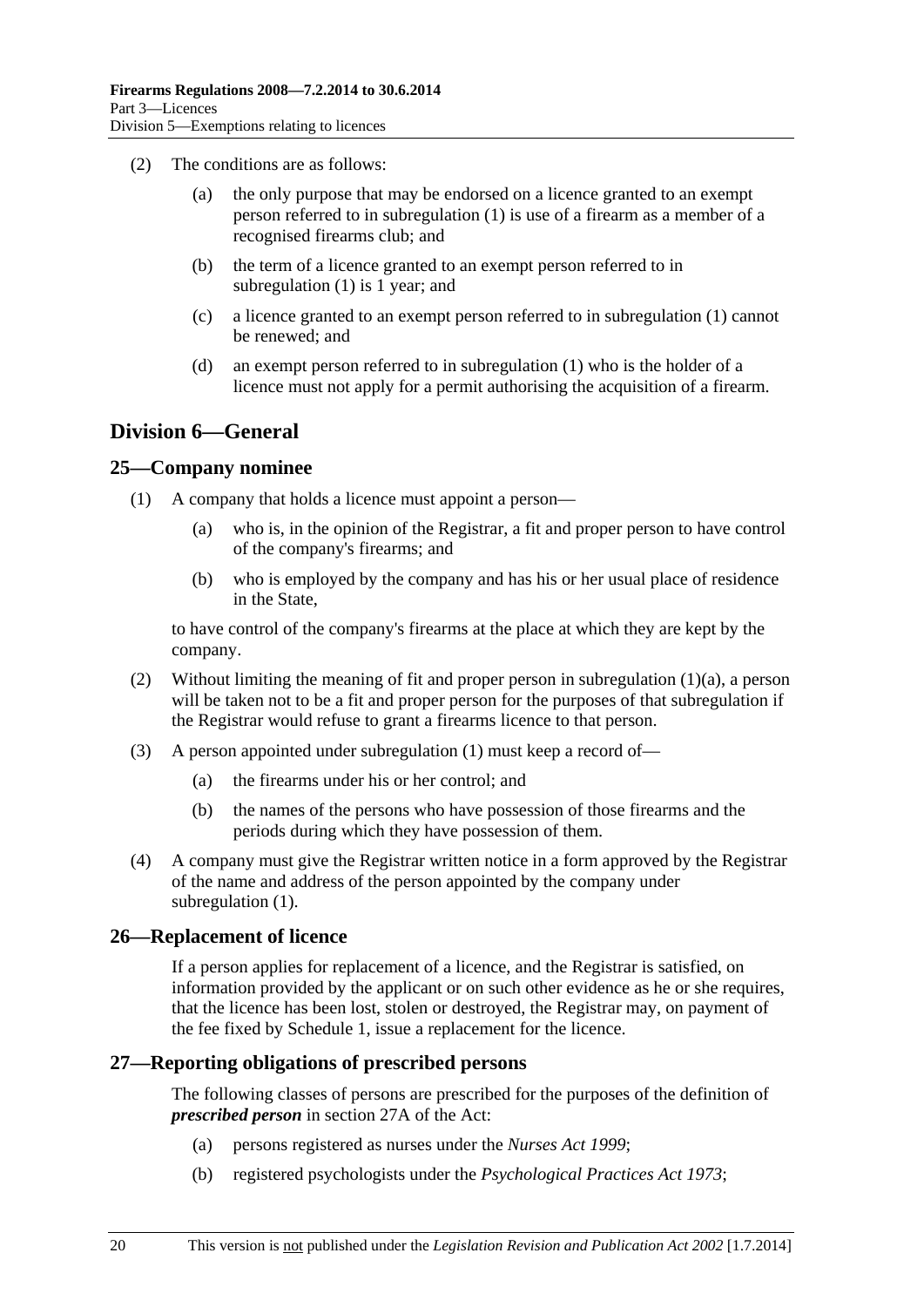- <span id="page-20-0"></span>(c) professional counsellors;
- (d) social workers.

## **Part 4—Acquisition and registration of firearms**

### **28—Application for permits**

An application for a permit to acquire a firearm must be in a form approved by the Registrar.

#### **29—Checks to be made by Registrar**

Before granting an application for a permit to acquire a firearm, the Registrar must check the application against the checklist adopted for that purpose by the Ministerial Council for Police and Emergency Management – Police.

### **30—Application to register firearm**

- (1) Subject to [subregulation \(2\),](#page-20-0) an application to register a firearm must be in a form approved by the Registrar and the applicant must produce the following to the police officer to whom the application is made:
	- (a) the permit authorising the acquisition of the firearm; and
	- (b) the firearm; and
	- (c) the licence authorising the person producing the firearm to have possession of it.
- (2) A person who applies for registration of a firearm in circumstances referred to in regulation  $8(7)$  is not bound to comply with subregulation  $(1)(a)$  or  $(c)$ .

## **31—Acquisition of class C firearms**

The following requirements are prescribed for the purposes of section 15A(3)(d) of the Act:

- (a) in relation to the acquisition of class C firearms for the purpose of collection and display—
	- (i) the Registrar is satisfied that the applicant for the permit to acquire the class C firearm has, or genuinely intends to acquire, a collection of firearms that has, or will have, significant commemorative, historical, investment or other value; and
	- (ii) the firearm is to be acquired to form part of the collection;
- (b) in relation to the acquisition of class C firearms by the Royal Zoological Society of South Australia Incorporated—
	- (i) the applicant for the permit to acquire the class C firearm is the Royal Zoological Society of South Australia Incorporated; and
	- (ii) the Registrar is satisfied that the Society needs the firearm for the operation of its zoos.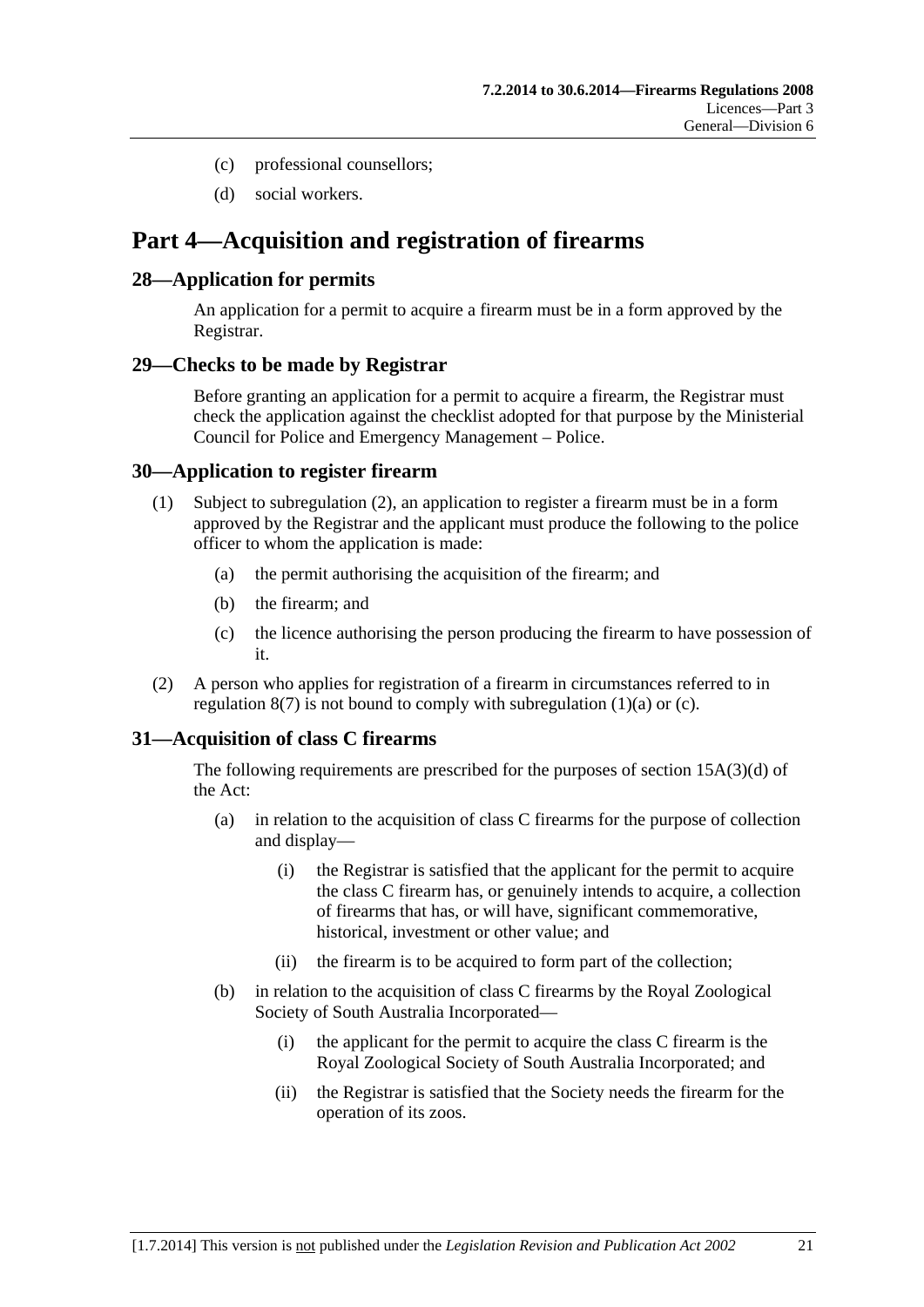#### <span id="page-21-0"></span>**32—Nature of alteration, loss, theft or destruction of firearm**

A notice to the Registrar under section 25 of the Act must be in a form approved by the Registrar.

#### **33—Acquisition of class H firearms**

- (1) For the purposes of section 15A(4b) of the Act, the Registrar may grant to an applicant who is the holder of a shooting club member's licence a permit to acquire a class H firearm—
	- (a) despite a restriction on barrel length set out in section 15A(4b)(a) of the Act, if the Registrar is satisfied that the firearm is a visually distinctive and highly specialised target pistol; or
	- (b) despite the restriction to firearms of not more than .38 calibre, if the Registrar is satisfied that the firearm is of not more than .45 calibre and is required for shooting events of the kind known as metallic silhouette or single (western) action.
- (2) For the purposes of section 15A(4b) of the Act, the barrel length of a class H firearm is to be measured as follows:
	- (a) in the case of a revolver, the length is to be measured from the muzzle to the breech end immediately in front of the cylinder;
	- (b) in the case of any other class H firearm, the length is to be measured from the muzzle to the breech face (including where the chamber is incorporated in the barrel);
	- (c) if the firearm is self-loading, the measurement must be taken when the slide is forward and the breech face or bolt is in a closed position;
	- (d) any alteration to the barrel that is permanently attached is to be included in the portion measured.
- (3) For the purposes of section 15A(4c) of the Act, in order for a collector to be granted a permit to acquire class H firearms manufactured after 1946, the collector must be a genuine student of arms who—
	- (a) has been an active member of a collectors' club for at least the preceding 2 years; and
	- (b) has a significant collection of handguns with a proper thematic structure; and
	- (c) has provided displays or published articles to advance the body of knowledge of firearms history and development.

#### **34—Certificate of registration**

- (1) The Registrar must issue a certificate of registration to the person in whose name the firearm is registered.
- (2) The Registrar may, on payment of the fee fixed by [Schedule 1,](#page-0-0) issue a certificate to replace 1 that has been lost, stolen or destroyed.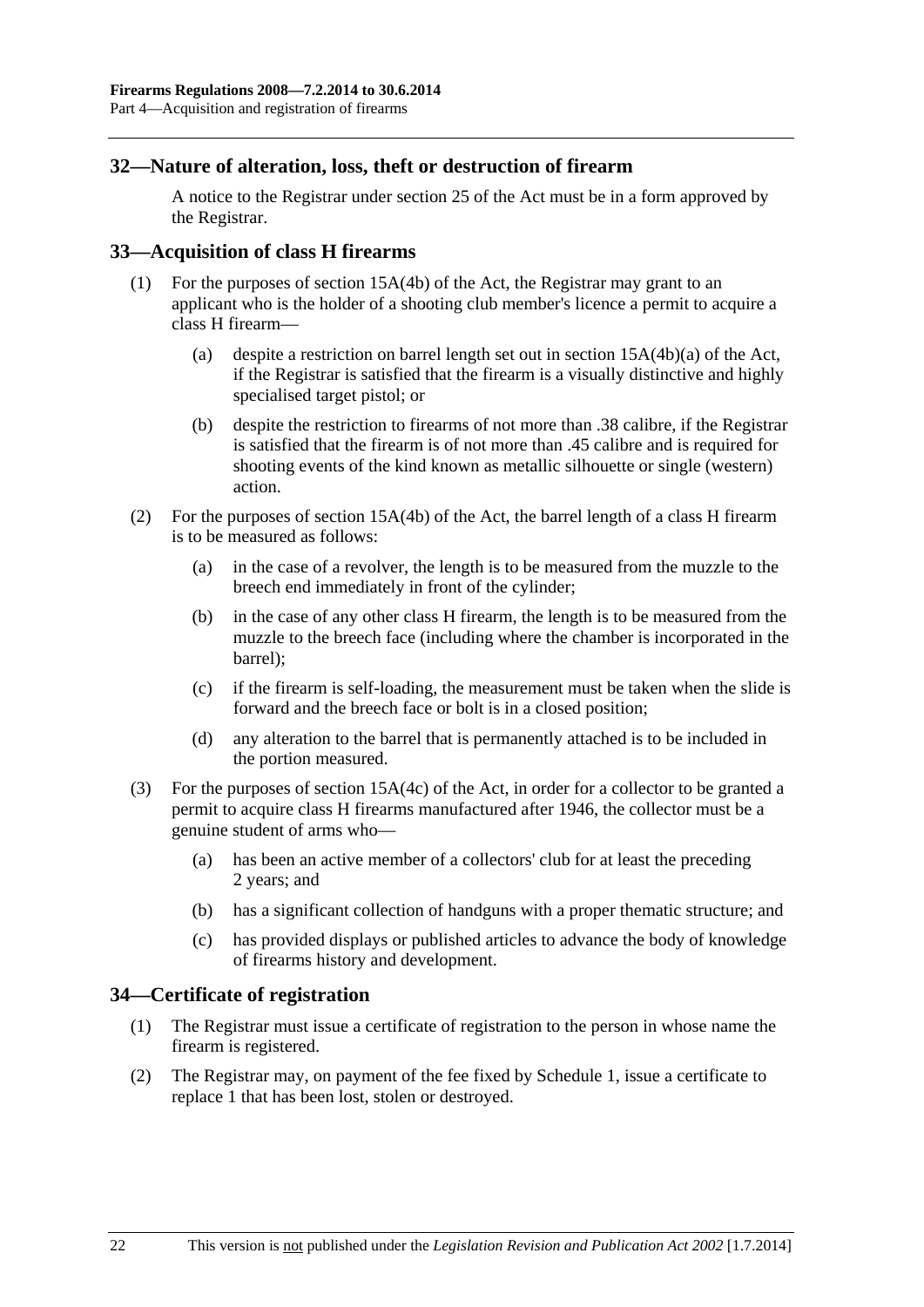## <span id="page-22-0"></span>**Part 5—Acquisition of ammunition**

### **35—Application for permit**

An application to the Registrar for a permit to acquire ammunition must—

- (a) be in a form approved by the Registrar; and
- (b) be accompanied by information required by the Registrar; and
- (c) be accompanied by the fee fixed by [Schedule 1.](#page-0-0)

#### **36—Limit on quantity of ammunition**

A person must not own or have in his or her possession ammunition that exceeds the reasonable needs of that person for the immediately following 12 months.

#### **37—Exemption—acquisition and supply of gas cylinders**

A person who acquires or supplies a cylinder of compressed gas designed for use in a firearm is exempt from section 21B of the Act in relation to the acquisition or supply of the cylinder.

## **Part 6—Security of firearms and ammunition**

#### **38—Security of firearms**

- (1) A person (not being a dealer) who has possession of a class A or B firearm must keep the firearm secured by—
	- (a) securely attaching and locking it to part of the building in which it is kept; or
	- (b) keeping it in a locked cabinet made of hardwood or steel that is securely attached to the building in which it is kept; or
	- (c) keeping it in a locked safe made of steel that is securely attached to the building in which it is kept; or
	- (d) keeping it in a locked steel and concrete strong room; or
	- (e) such other method as is approved by the Registrar.
- (2) A person (not being a dealer) who has possession of a class C, D or H firearm must keep the firearm secured by—
	- (a) keeping it in a locked safe made of steel that is securely attached to the building in which it is kept; or
	- (b) keeping it in a locked steel and concrete strong room; or
	- (c) such other method as is approved by the Registrar.
- (3) A cabinet or safe referred to in [subregulation \(1\)](#page-22-0) or [\(2\)](#page-22-0) must—
	- (a) be fitted with fittings and locks that prevent it from being easily forced open; and
	- (b) be made of material of sufficient thickness to prevent it being easily broken, opened or destroyed.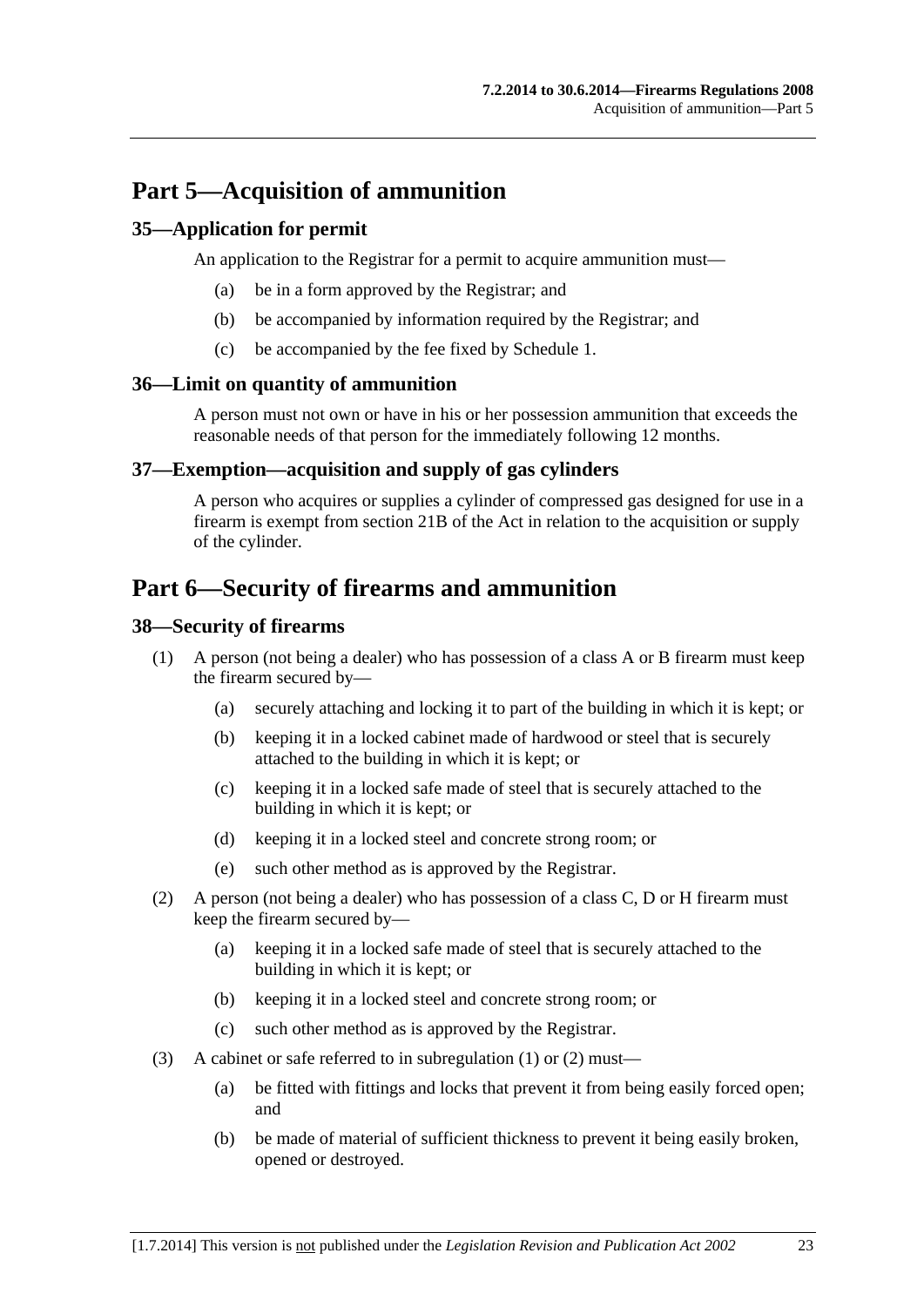<span id="page-23-0"></span>(4) Despite [subregulations \(1\)\(c\)](#page-22-0) and [\(2\)\(a\)](#page-22-0), a safe need not be attached to the building if its mass when empty is 150 kilograms or more.

#### **39—Possession of prescribed firearms**

A person who has possession of a prescribed firearm must keep the firearm secured in accordance with the conditions of the licence authorising possession of the firearm.

#### **40—Possession of firearms by dealers**

- (1) Subject to this regulation, a person who has possession of a class A, B, C, D or H firearm in his or her capacity as a dealer must keep the firearm secured by 1 of the methods set out in [regulation 38](#page-22-0) in respect of the relevant class of firearm.
- (2) A dealer is not required to comply with [subregulation \(1\)](#page-23-0) during periods that his or her premises are open to the public in respect of class A or B firearms that are on display to members of the public entering the premises if the public does not have access to the firearms.
- (3) A dealer is not required to comply with [subregulation \(1\)](#page-23-0) during periods that his or her premises are open to the public in respect of class H firearms that are on display to members of the public entering the premises if—
	- (a) the public does not have access to the firearms; and
	- (b) the firearms are secured in a manner approved by the Registrar.

#### **41—Ammunition**

- (1) Ammunition must be stored in a locked container separately from firearms.
- (2) A person must not have possession of a round of ammunition that includes high explosives or that is designed to kill, injure or incapacitate by means of smoke or chemicals.
- (3) A person must not have possession of a round of military ammunition unless—
	- (a) it has been modified so that it is incapable of being fired; or
	- (b) it is of *United Nations Hazard classification Code 1.4S* and has a calibre of less than 19.1mm.

#### **42—Security of dealer's building**

A dealer must ensure that the premises at which he or she carries on the business of dealing in firearms is properly secured against unlawful entry whenever the premises are unoccupied.

#### **43—Exemption from Part**

The Registrar may exempt a person from compliance with this Part subject to such conditions as he or she thinks fit and may vary or revoke an exemption at any time.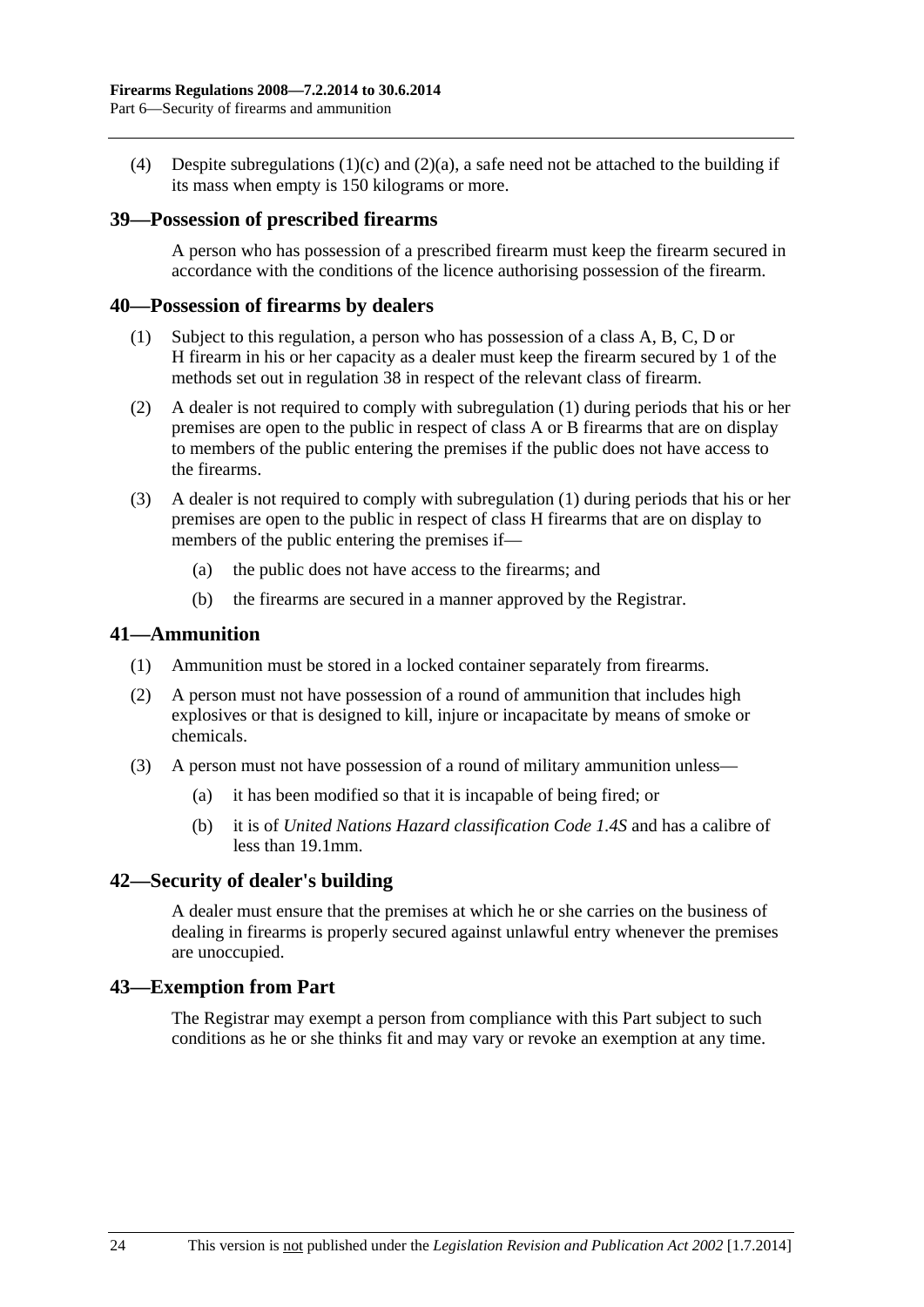## <span id="page-24-0"></span>**Part 7—Recognised bodies**

## **Division 1—Recognised firearms clubs**

### **44—Application for recognition**

An application for recognition of a firearms club must be made to the Registrar in a form approved by the Registrar and must be accompanied by—

- (a) a copy of the rules relating to the constitution, powers, management and administration of the club; and
- (b) a list of the names and addresses of the members of the controlling body of the club and the office (if any) held by each member; and
- (c) a statement of the number of members of the club; and
- (d) a description of the current and proposed activities of the club; and
- (e) if the activities of the club include shooting—
	- (i) a plan of the range (if any) regularly used by the club and a map showing the location of the range; and
	- (ii) a list of the names and addresses of members of the club who are authorised to control the activities of club members at the range; and
	- (iii) evidence that the club has permission of the owner of the land on which the range is situated for the club's use of the range; and
	- (iv) evidence that the club has permission of the owner of adjoining land over which projectiles may pass in the course of shooting at the range; and
	- (v) evidence of compliance with the requirements of any other Act relating to the use of land as a shooting range; and
- (f) such other information as the Registrar requires.

#### **45—Certificate of recognition**

- (1) If the Minister has declared a firearms club to be a recognised firearms club, the Registrar must provide the club with a certificate setting out—
	- (a) the date of recognition; and
	- (b) the location of the club's range or ranges; and
	- (c) the current activities (and the proposed activities if any) of the club.
- (2) The club must display the certificate, or a copy of the certificate, in a prominent position on its premises or at the range used by it.

#### **46—Approval of Registrar required for alteration to range**

A recognised firearms club must not alter the range or ranges used by the club without first obtaining the approval of the Registrar.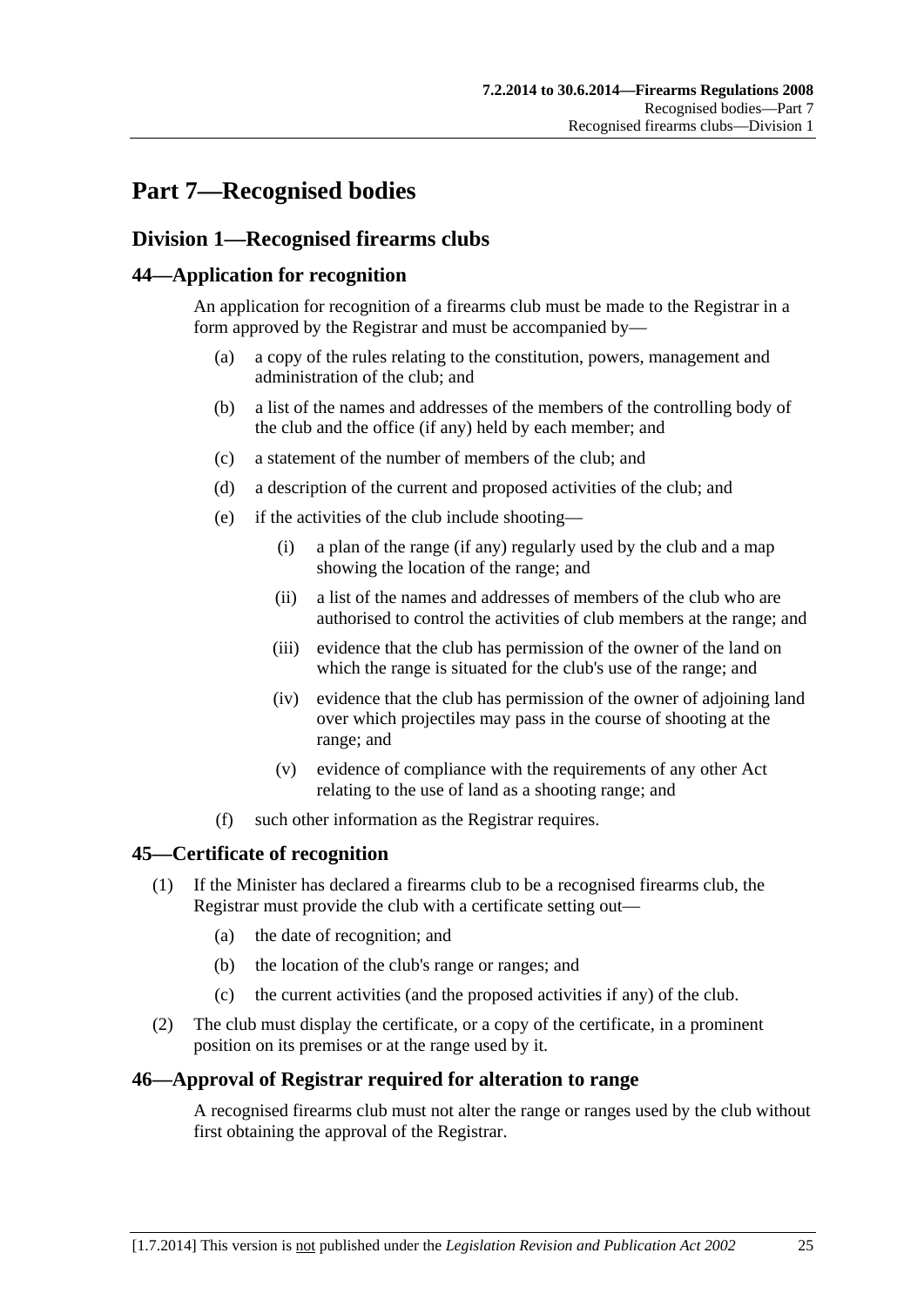### <span id="page-25-0"></span>**47—Club to inform Registrar of change**

- (1) A recognised firearms club must, within 28 days after—
	- (a) a variation to the rules of the club comes into force; or
	- (b) the membership of the controlling body of the club changes; or
	- (c) a variation in or addition to the activities of the club has occurred,

provide the Registrar with—

- (d) the text of the variation to the rules; or
- (e) the names and addresses of the members of the controlling body and the office (if any) held by each member; or
- (f) a description of the variation in or addition to the activities of the club.
- (2) A recognised firearms club must—
	- (a) from time to time, at the request of the Registrar, provide the Registrar with such information in relation to the affairs and activities of the club as the Registrar requires; and
	- (b) permit the Registrar, or a person authorised by the Registrar, to inspect the club premises and the range at any reasonable time.

#### **48—Acceptance of new members**

A recognised firearms club must not grant an application for membership of the club unless—

- (a) if the club is a shooting club—the applicant has produced to the club the applicant's shooting club member's licence or a certificate of the Registrar, issued within the preceding 21 days, certifying that the Registrar is satisfied that the applicant is a fit and proper person to hold a shooting club member's licence; or
- (b) if the club is a collectors' club—the applicant has produced to the club the applicant's collector's licence or a certificate of the Registrar, issued within the preceding 21 days, certifying that the Registrar is satisfied that the applicant is a fit and proper person to hold a collector's licence; and
- (c) the applicant has produced to the club 2 references each of which appears to have been signed by a person within the preceding 21 days and to state that the person has known the applicant for at least the preceding 2 years and that the applicant is a person of good character and a suitable person to be a member of a firearms club; and
- (d) an office holder of the club has, by personal contact with the person named in each reference as the referee, confirmed the signing of the reference by the person on the date stated in the reference and the contents of the reference.

#### **49—Records to be kept by clubs**

- (1) A recognised firearms club must make records, as required by the Registrar by notice in writing, of—
	- (a) in respect of each person granted membership of the club, the actions taken in compliance with [regulation 48;](#page-25-0) and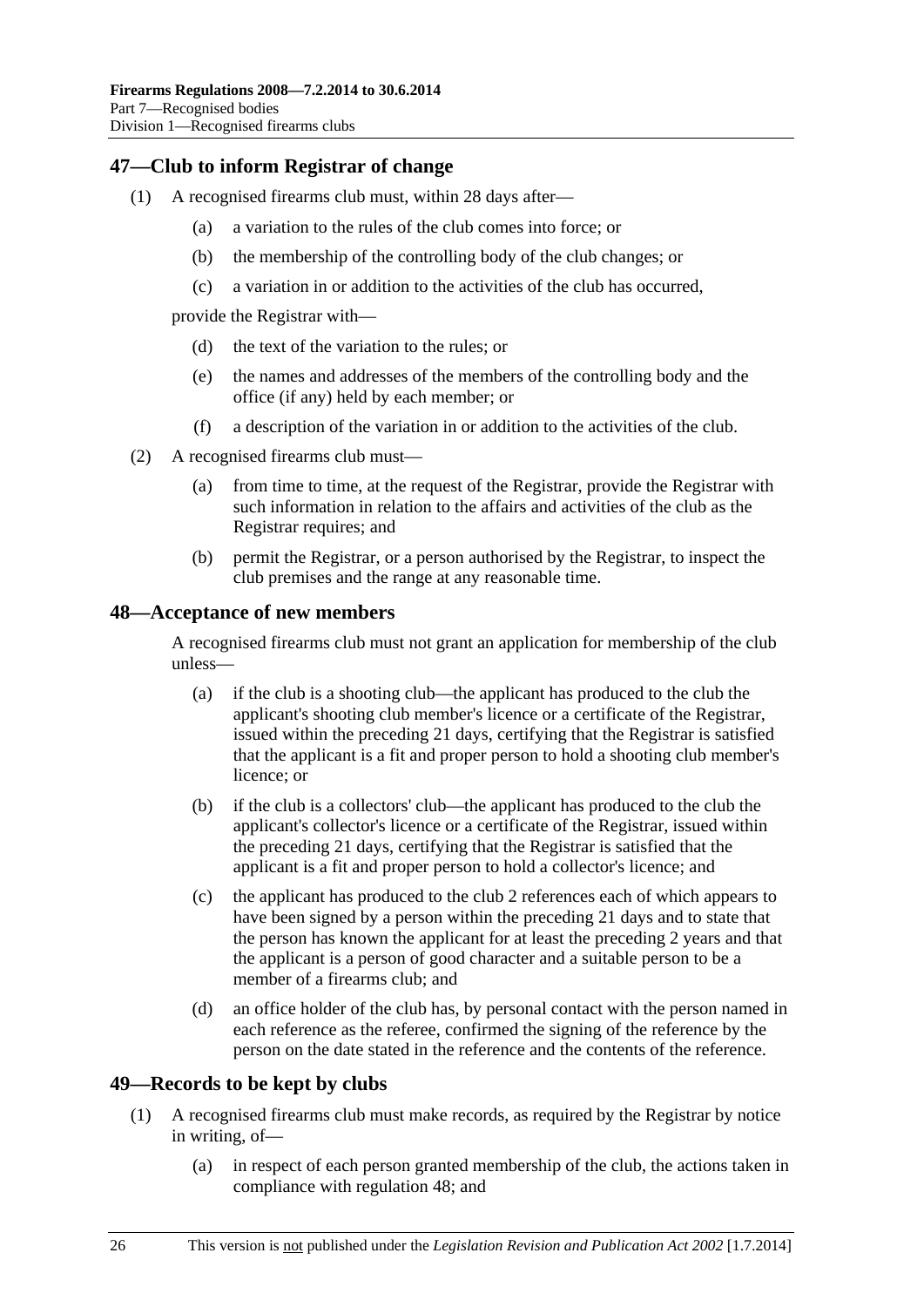- <span id="page-26-0"></span> (b) participation by members of the club in activities of the club that involve the shooting of firearms; and
- (c) attendance by members of the club at meetings of the club including those of the kind referred to in [paragraph \(b\)](#page-26-0) (if any).
- (2) Records referred to in [subregulation \(1\)](#page-25-0) must be kept by the club for at least 3 years and must be produced for inspection when requested by the Registrar.

#### **50—Change in membership**

Within 28 days after a person ceases to be a member of a recognised firearms club, the club must give the Registrar written notice of the member's name and last known address and the date on which the membership terminated and, in the case of expulsion, the reason or reasons for the expulsion.

## **Division 2—Recognised paint-ball operators and recognised commercial range operators**

#### **51—Application for recognition of paint-ball operator**

- (1) An application for recognition of a paint-ball operator and approval of the operator's grounds must be made to the Registrar in a form approved by the Registrar and must be accompanied by—
	- (a) a description of the proposed activities of the operator; and
	- (b) a plan of the grounds proposed to be used by the operator and a map showing the location of the grounds; and
	- (c) a list of the names and addresses of the persons who are authorised to control the activities of persons on those grounds; and
	- (d) evidence that the operator has permission of the owner of the land on which the grounds are situated for the operator's use of the grounds; and
	- (e) evidence of compliance with the requirements of any other Act relating to use of land as grounds of a paint-ball operator; and
	- (f) such other information as the Registrar requires.
- (2) An application by a company must be accompanied by—
	- (a) a copy of the constitution of the applicant;
	- (b) a list of the names and addresses of the directors and shareholders of the applicant.

#### **52—Application for recognition of commercial range operator**

- (1) An application for recognition of a commercial range operator and approval of the operator's range must be made to the Registrar in a form approved by the Registrar and must be accompanied by—
	- (a) a description of the proposed activities of the operator; and
	- (b) a plan of the range proposed to be used by the operator and a map showing the location of the range; and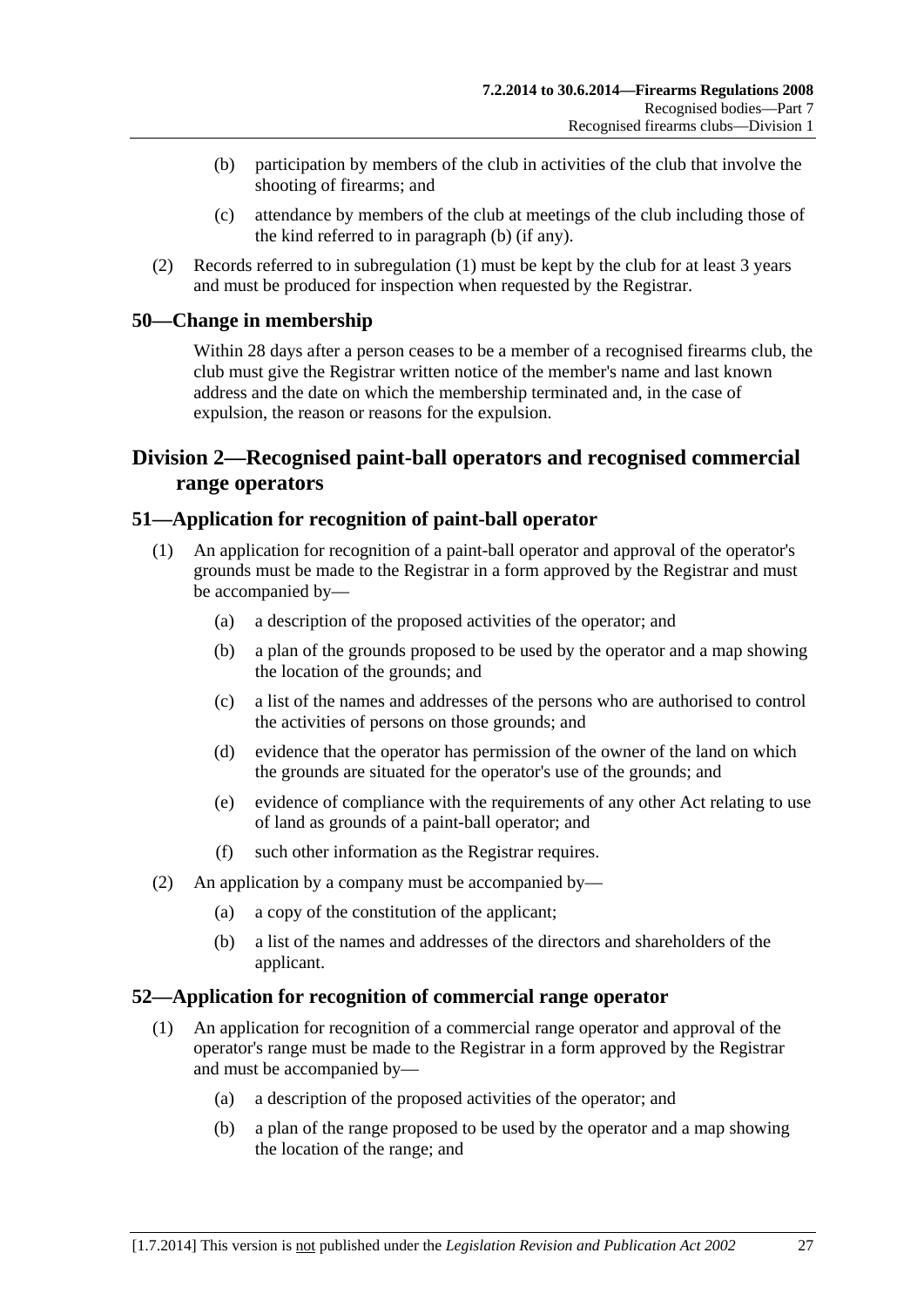- <span id="page-27-0"></span> (c) a list of the names and addresses of the persons who are authorised to control the activities of persons on the range; and
- (d) evidence that the operator has permission of the owner of the land on which the range is situated for the operator's use of the range; and
- (e) evidence of compliance with the requirements of any other Act relating to use of land as a shooting range; and
- (f) such other information as the Registrar requires.
- (2) An application by a company must be accompanied by—
	- (a) a copy of the constitution of the applicant; and
	- (b) a list of the names and addresses of the directors and shareholders of the applicant.

#### **53—Certificate of recognition**

- (1) If the Minister has declared a person to be a recognised paint-ball operator or recognised commercial range operator, the Registrar must provide the operator with a certificate setting out—
	- (a) the date of recognition; and
	- (b) the location of the operator's grounds or range; and
	- (c) the proposed activities of the operator.
- (2) The operator must display the certificate, or a copy of the certificate, in a prominent position at the grounds or range used by the operator.

#### **54—Alteration of grounds or range**

A recognised paint-ball operator or a recognised commercial range operator must not alter the grounds or range used by the operator without first obtaining the approval of the Registrar.

#### **55—Operator to inform Registrar of change**

- (1) A recognised paint-ball operator or recognised commercial range operator must, within 28 days after a variation in or addition to the activities of the operator has occurred, provide the Registrar with a description of the variation in or addition to the activities of the operator.
- (2) A recognised paint-ball operator or recognised commercial range operator that is a company must, within 28 days after—
	- (a) a variation to the constitution of the operator comes into force; or
	- (b) a change in the directors or shareholders of the operator has occurred,

provide the Registrar with—

- (c) the text of the variation to the constitution; or
- (d) the names of the persons who have ceased to be directors or shareholders of the operator and the names and addresses of persons who have become directors or shareholders of the operator,

(as the case requires).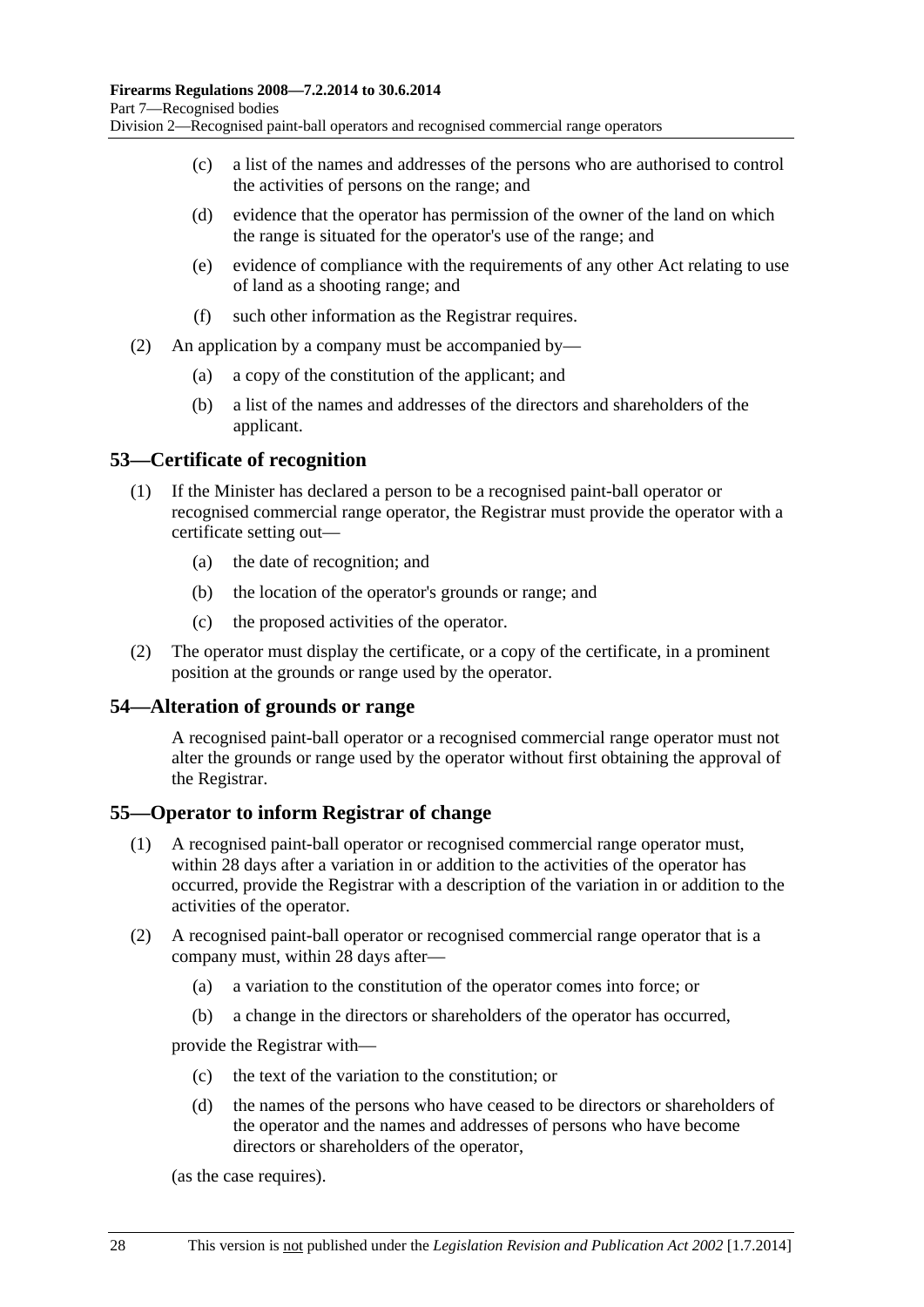- <span id="page-28-0"></span> (3) A recognised paint-ball operator or recognised commercial range operator must—
	- (a) from time to time, at the request of the Registrar, provide the Registrar with such information in relation to the affairs and activities of the operator as the Registrar requires; and
	- (b) permit the Registrar, or a person authorised by the Registrar, to inspect the operator's premises and grounds or range at any reasonable time.

## **Part 8—Miscellaneous**

### **55A—Disposal of forfeited or surrendered firearms etc**

- (1) For the purposes of section  $35(5)(b)(i)(A)$  of the Act, the following requirements govern the sale or disposal of a firearm, firearm part or ammunition:
	- (a) a sale is to be by public auction or public tender (and the Registrar may, but need not, fix a reserve price for the purpose);
	- (b) the firearm, firearm part or ammunition may be disposed of otherwise than by sale if the Registrar believes on reasonable grounds that the firearm, firearm part or ammunition has no monetary value or that the proceeds of the sale would be unlikely to exceed the costs of the sale or if the firearm, firearm part or ammunition has been offered for sale and was not sold.
- (2) Before paying the proceeds of a sale or disposal of a firearm, firearm part or ammunition to a person under section  $35(5)(b)(i)(B)$  or (e) of the Act, the Registrar may deduct expenses incurred in connection with the sale or disposal and storage and other expenses incurred in relation to the firearm, firearm part or ammunition.
- (3) For the purposes of section 35(5)(d) of the Act, the period for which a firearm, firearm part or ammunition must be made available for collection is 1 month.

#### **55B—Register of firearms prohibition orders**

The register of firearms prohibition orders maintained for the purposes of section 6A of the Act must contain the following information in relation to each order:

- (a) the full name of the person to whom the order applies;
- (b) the date on which the order was issued;
- (c) the details of any exemption from a provision of section 10C of the Act (including any conditions that apply to the exemption) granted by the Registrar under section 10C(15) of the Act.

#### **56—Advertising firearm for sale**

A person (other than a dealer) who advertises a firearm for sale must include in the advertisement the identification number or combination of numbers and letters stamped or engraved on the firearm.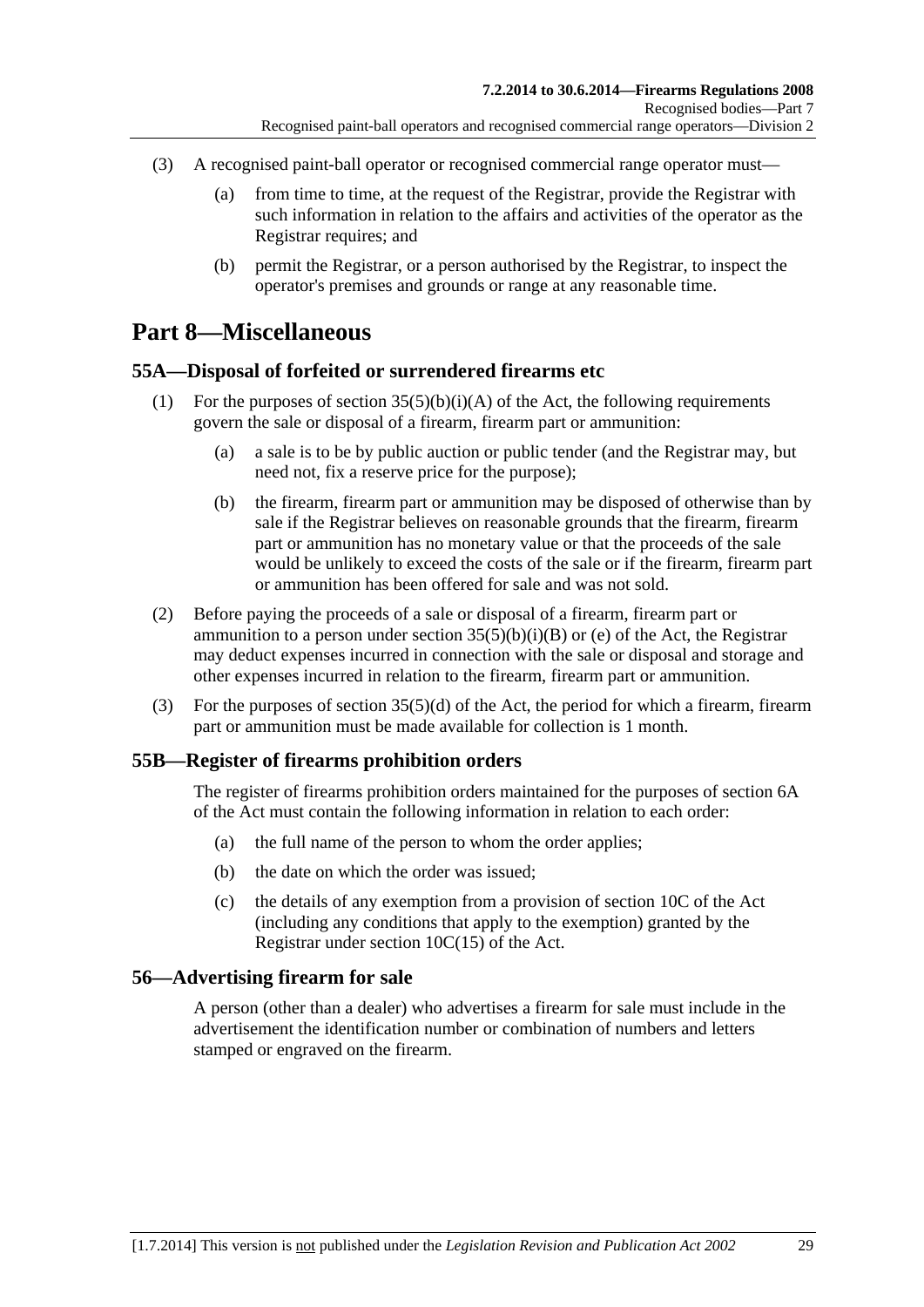#### <span id="page-29-0"></span>**57—Transporting of firearms—exclusion from section 35A of Act**

- (1) A person who carries on the business of carrying goods may carry a firearm and ammunition, or cause a firearm and ammunition to be carried, by the same vehicle, vessel or aircraft if—
	- (a) the owner of the firearm and the owner of the ammunition are being carried by the same vehicle, vessel or aircraft and no ammunition is carried in the chamber, breech or a magazine of the firearm; or
	- (b) the firearm and ammunition are carried in the same vehicle, vessel or aircraft with the approval of the Registrar.
- (2) For the purposes of section 35A(2) of the Act, a class C, D or H firearm must not be transported if there is a round of ammunition in the chamber, breech or a magazine of the firearm.

#### **58—Records**

- (1) Records that a person is required to compile and keep under the Act, these regulations or the conditions of a licence must be produced on demand to the Registrar or a police officer.
- (2) All alterations made to records compiled and kept under the Act, these regulations or the conditions of a licence must be made so that the entry that is altered remains clearly legible.

#### **59—Form of applications and licences etc**

- (1) An application to the Registrar under the Act or these regulations must, unless otherwise provided, be in a form approved by the Registrar.
- (2) A licence, permit or registration certificate granted or issued by the Registrar must, unless otherwise provided, be in a form approved by the Registrar.

#### **60—Fees**

- (1) The fees payable under the Act and these regulations are set out in [Schedule 1.](#page-29-0)
- (2) The Registrar may waive or reduce (in a particular case or classes of cases) fees that would otherwise be payable under these regulations.

#### **61—Offence**

A person who contravenes, or fails to comply with, a provision of these regulations is guilty of an offence.

Maximum penalty: \$2 500.

## **Schedule 1—Fees**

The fees set out in the table do not include any GST that may be payable in respect of a particular fee.

|     | Application for grant or renewal of firearms licence for prescribed firearms                         | \$61 |  |
|-----|------------------------------------------------------------------------------------------------------|------|--|
|     | Application for grant or renewal of firearms licence for firearms other than<br>prescribed firearms— |      |  |
| (a) | if term of licence does not exceed 1 year                                                            | \$76 |  |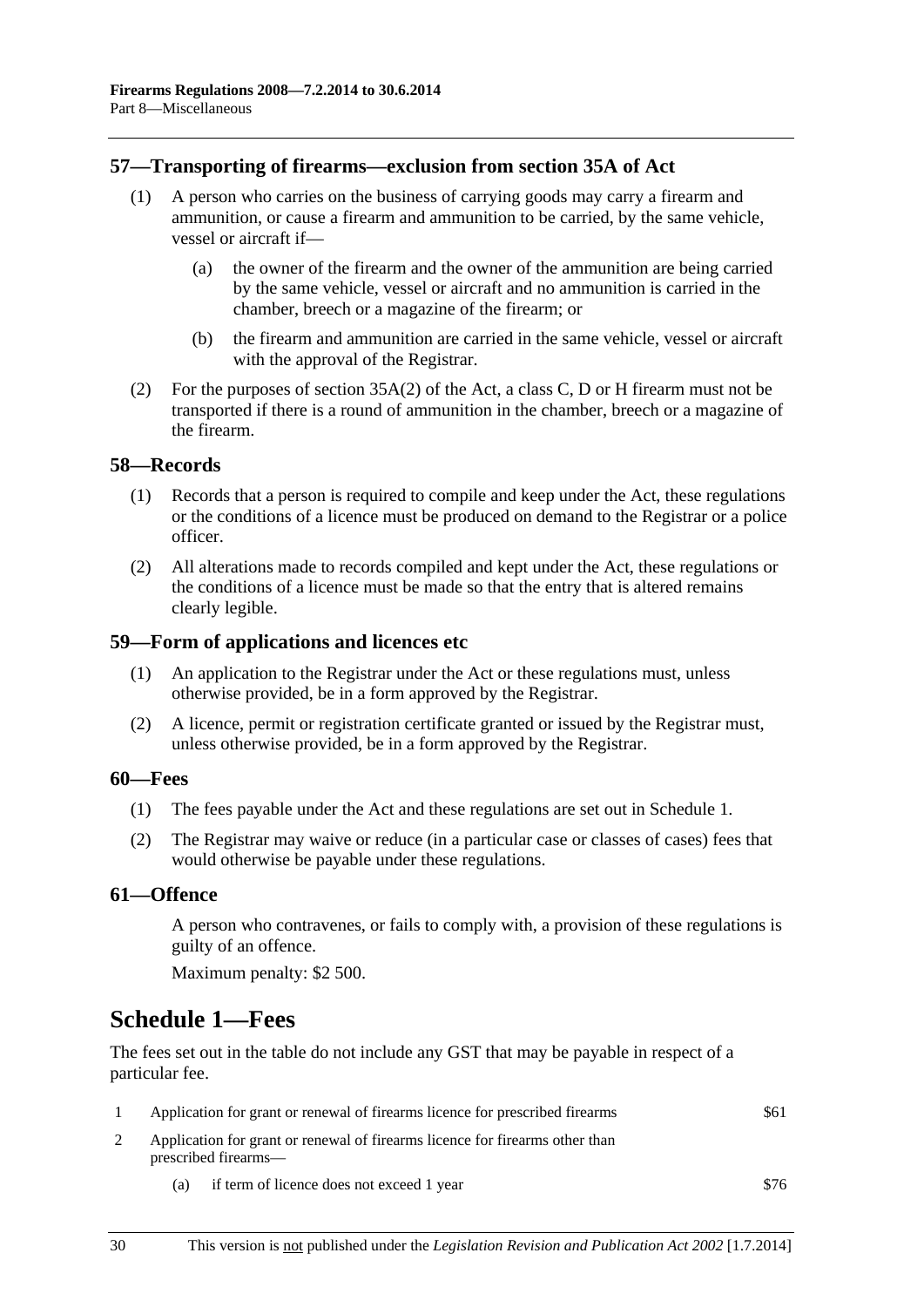| (b)                                                                                                                                  | if term of licence exceeds 1 year but does not exceed 3 years  | \$199                                                                                                                                                                                 |
|--------------------------------------------------------------------------------------------------------------------------------------|----------------------------------------------------------------|---------------------------------------------------------------------------------------------------------------------------------------------------------------------------------------|
| (c)                                                                                                                                  | if term of licence exceeds 3 years but does not exceed 5 years | \$316                                                                                                                                                                                 |
| Application for grant or renewal of dealer's licence authorising dealing in firearms<br>or firearms and ammunition-                  |                                                                |                                                                                                                                                                                       |
| (a)                                                                                                                                  | if term of licence does not exceed 1 year                      | \$394                                                                                                                                                                                 |
| (b)                                                                                                                                  | if term of licence exceeds 1 year but does not exceed 3 years  | \$1 147                                                                                                                                                                               |
| (c)                                                                                                                                  | if term of licence exceeds 3 years but does not exceed 5 years | \$1 904                                                                                                                                                                               |
| Application for grant or renewal of dealer's licence that only authorises dealing in<br>ammunition-                                  |                                                                |                                                                                                                                                                                       |
| (a)                                                                                                                                  | if term of licence does not exceed 1 year                      | \$116                                                                                                                                                                                 |
| (b)                                                                                                                                  | if term of licence exceeds 1 year but does not exceed 3 years  | \$316                                                                                                                                                                                 |
| (c)                                                                                                                                  | if term of licence exceeds 3 years but does not exceed 5 years | \$518                                                                                                                                                                                 |
| Application for variation of licence                                                                                                 |                                                                |                                                                                                                                                                                       |
| Application for registration of firearm in name of owner of firearm or for issue of<br>\$29<br>duplicate certificate of registration |                                                                |                                                                                                                                                                                       |
| Application for licence to replace licence lost, stolen or destroyed                                                                 |                                                                |                                                                                                                                                                                       |
| Application for permit to acquire ammunition                                                                                         |                                                                | \$29                                                                                                                                                                                  |
| Fee to witness the transfer of a firearm under Part 3 Division 2A of Act                                                             |                                                                |                                                                                                                                                                                       |
|                                                                                                                                      |                                                                |                                                                                                                                                                                       |
| Administrative fee on late renewal of a licence<br>10                                                                                |                                                                | \$31                                                                                                                                                                                  |
|                                                                                                                                      |                                                                | However, if a firearm is registered in the name of the owner immediately after the<br>transfer of the firearm is witnessed by a police officer, the witnessing fee is not<br>payable. |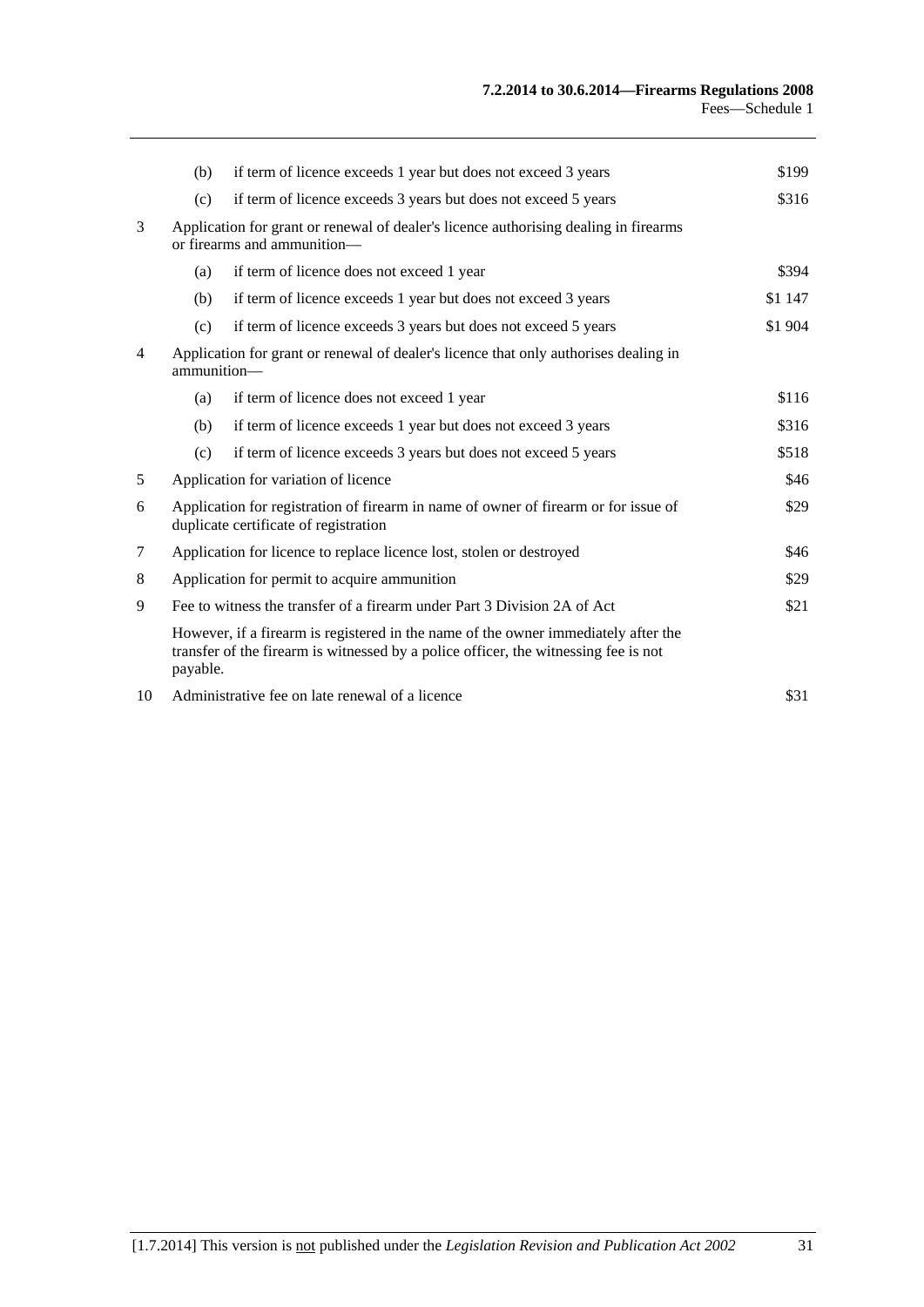# <span id="page-31-0"></span>**Legislative history**

### **Notes**

- Variations of this version that are uncommenced are not incorporated into the text.
- Please note—References in the legislation to other legislation or instruments or to titles of bodies or offices are not automatically updated as part of the program for the revision and publication of legislation and therefore may be obsolete.
- Earlier versions of these regulations (historical versions) are listed at the end of the legislative history.
- For further information relating to the Act and subordinate legislation made under the Act see the Index of South Australian Statutes or www.legislation.sa.gov.au.

## **Legislation revoked by principal regulations**

The *Firearms Regulations 2008* revoked the following:

*Firearms Regulations 1993 Firearms (Compensation) Regulations 1996 Firearms (Exemption for Certain Exhibitors) Regulations 2003*

### **Principal regulations and variations**

New entries appear in bold.

| Year No  |      | Reference                | Commencement                                                           |
|----------|------|--------------------------|------------------------------------------------------------------------|
| 2008 239 |      | Gazette 28.8.2008 p4161  | $1.9.2008$ : r 2                                                       |
| 2008     | 288  | Gazette 27.11.2008 p5281 | $27.11.2008:$ r 2                                                      |
| 2009     | 108  | Gazette 4.6.2009 p2538   | $1.7.2009$ : r 2                                                       |
| 2009     | 245  | Gazette 1.10.2009 p4771  | 1.10.2009: r 2—disallowed on $2.12.2009$<br>(Gazette 10.12.2009 p6025) |
| 2009     | 307  | Gazette 17.12.2009 p6378 | 17.12.2009: r2                                                         |
| 2010 67  |      | Gazette 10.6.2010 p2728  | $1.7.2010$ : r 2                                                       |
| 2011     | - 63 | Gazette 9.6.2011 p2075   | $1.7.2011:$ r 2                                                        |
| 2012 96  |      | Gazette 31.5.2012 p2400  | $1.7.2012$ : r 2                                                       |
| 2013 15  |      | Gazette 21.2.2013 p492   | $21.2.2013$ : r 2                                                      |
| 2013     | 49   | Gazette 6.6.2013 p2101   | $1.7.2013$ : r 2                                                       |
| 2014 27  |      | Gazette 30.1.2014 p434   | 7.2.2014: r2                                                           |
| 2014     | 90   | Gazette 19.6.2014 p2536  | $1.7.2014$ : r 2                                                       |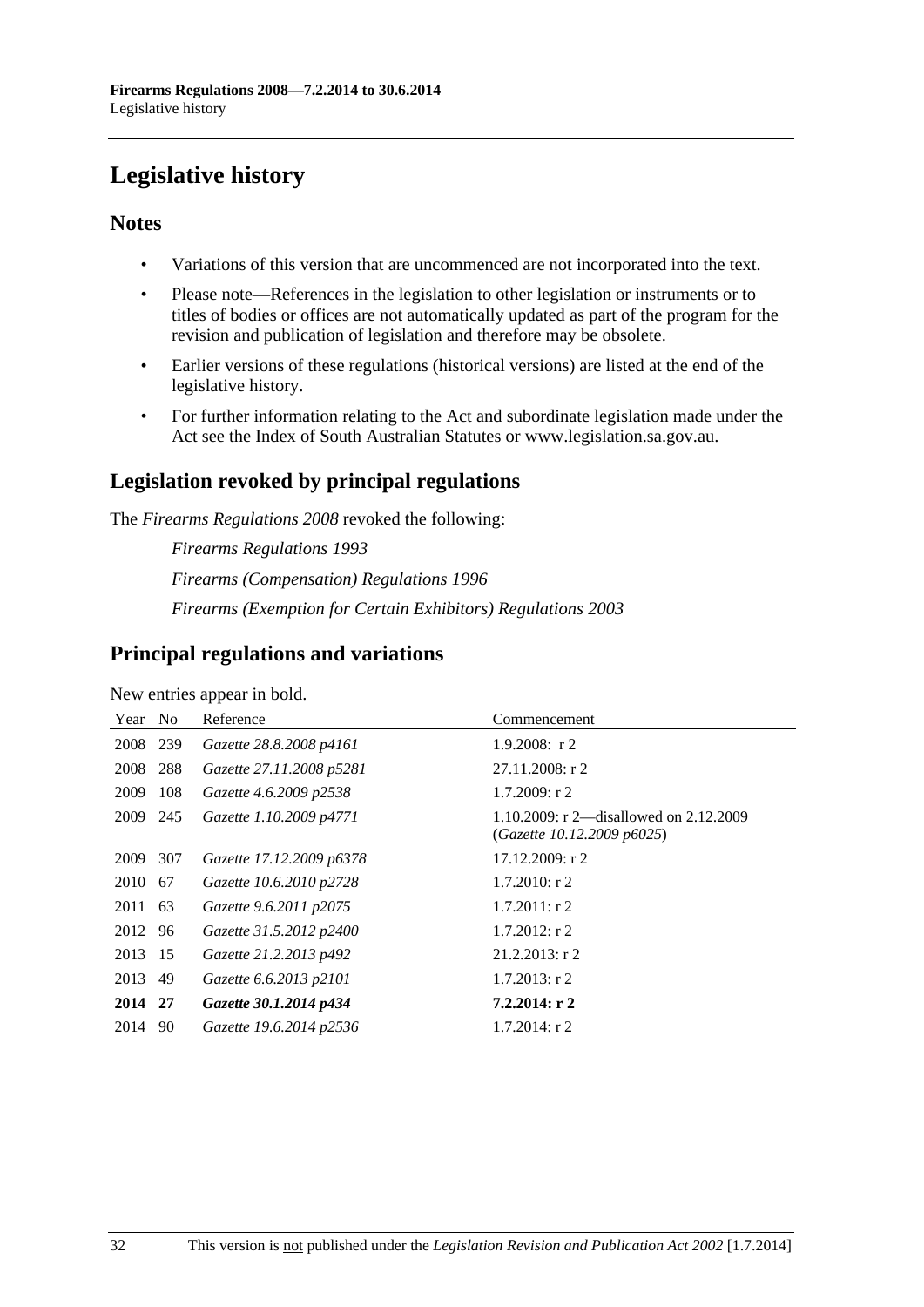## **Provisions varied**

New entries appear in bold.

Entries that relate to provisions that have been deleted appear in italics.

| Provision              | How varied                                                            | Commencement                      |
|------------------------|-----------------------------------------------------------------------|-----------------------------------|
| Pt1                    |                                                                       |                                   |
| r <sub>2</sub>         | omitted under Legislation Revision and<br><b>Publication Act 2002</b> | 27.11.2008                        |
| r <sub>3</sub>         |                                                                       |                                   |
| r3(1)                  |                                                                       |                                   |
| firearm                | regulated imitation inserted by 307/2009 r 4                          | 17.12.2009                        |
| r <sub>4</sub>         |                                                                       |                                   |
| r(4(1))                | varied by 245/2009 r 4                                                | 1.10.2009-disallowed<br>2.12.2009 |
|                        | varied by 307/2009 r 5                                                | 17.12.2009                        |
| r 4A                   | inserted by 27/2014 r 4                                               | 7.2.2014                          |
| r <sub>5</sub>         | substituted by 245/2009 r 5                                           | 1.10.2009-disallowed<br>2.12.2009 |
|                        | substituted by 307/2009 r 6                                           | 17.12.2009                        |
| $r$ 5AA                | inserted by 245/2009 r 5                                              | 1.10.2009-disallowed<br>2.12.2009 |
|                        | inserted by 307/2009 r 6                                              | 17.12.2009                        |
| r 5A                   | inserted by 288/2008 r 4                                              | 27.11.2008                        |
|                        | varied by 15/2013 r 4(1)-(5)                                          | 21.2.2013                         |
| $r$ 5B                 | inserted by 288/2008 r 4                                              | 27.11.2008                        |
| Pt 2                   |                                                                       |                                   |
| r <sub>7</sub>         |                                                                       |                                   |
| r7(1)                  | substituted by $288/2008$ r $5(1)$                                    | 27.11.2008                        |
| r7(6)                  | substituted by $288/2008$ r $5(2)$                                    | 27.11.2008                        |
| $r \frac{7(7)-(9)}{2}$ | deleted by $288/2008$ r $5(2)$                                        | 27.11.2008                        |
| r8                     |                                                                       |                                   |
| r $8(1)$ — $(4)$       | substituted by $288/2008$ r $6(1)$                                    | 27.11.2008                        |
| r 8(5)                 | varied by 288/2008 r 6(2)                                             | 27.11.2008                        |
| r 8(6)                 | varied by 288/2008 r 6(3), (4)                                        | 27.11.2008                        |
| r 9A                   | inserted by 27/2014 r 5                                               | 7.2.2014                          |
| Pt <sub>3</sub>        |                                                                       |                                   |
| r 11                   |                                                                       |                                   |
| r11(2)                 | varied by 245/2009 r 6(1)                                             | 1.10.2009-disallowed<br>2.12.2009 |
|                        | varied by 307/2009 r 7(1)                                             | 17.12.2009                        |
| r 11(4a)               | inserted by 245/2009 r 6(2)                                           | 1.10.2009-disallowed<br>2.12.2009 |
|                        | inserted by 307/2009 r 7(2)                                           | 17.12.2009                        |